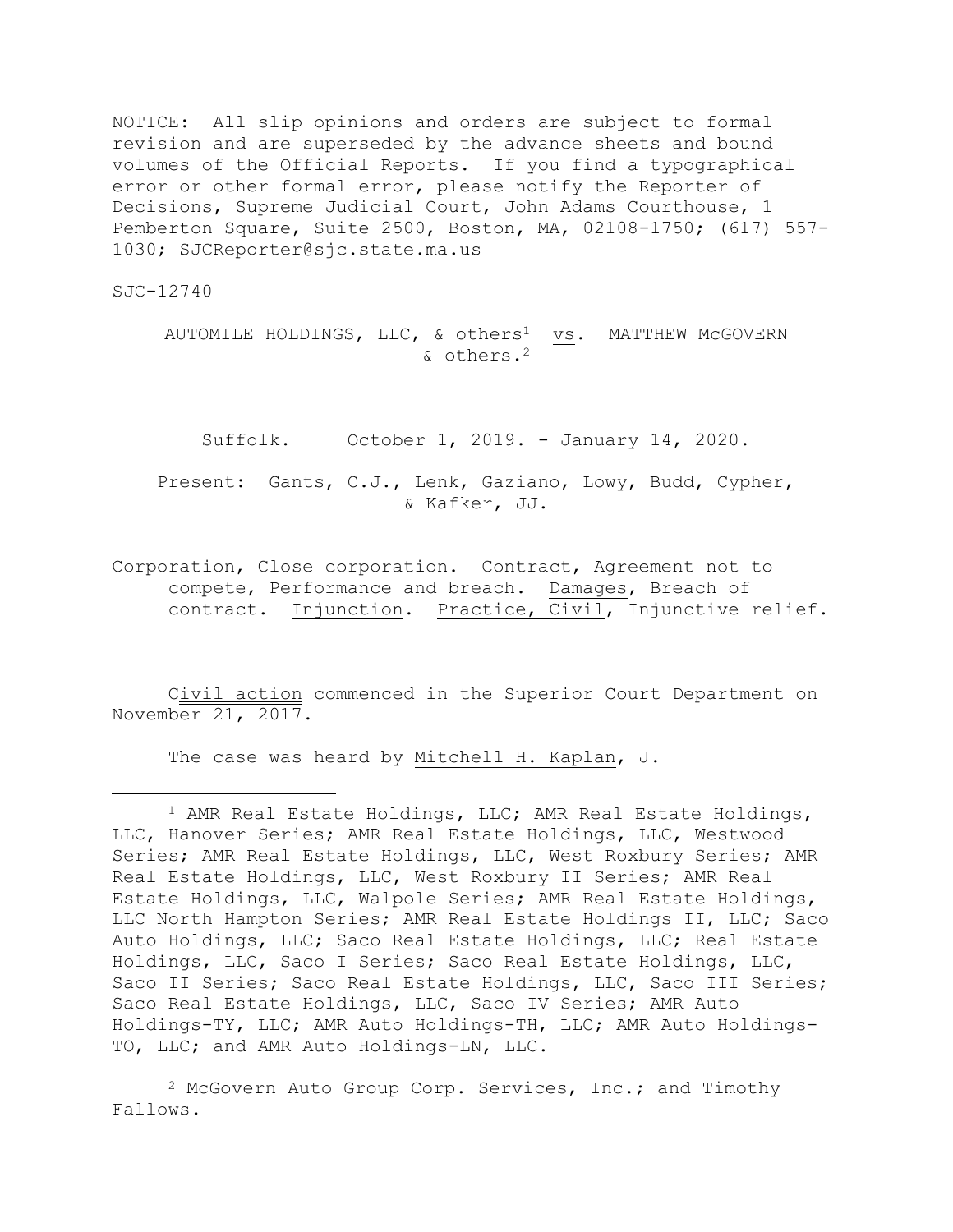The Supreme Judicial Court on its own initiative transferred the case from the Appeals Court.

## Benjamin M. McGovern (Robert M. Shaw also present) for the defendants. Liam T. O'Connell (Brian K. Lee also present) for the

plaintiffs.

KAFKER, J. At issue in the instant case is an "antiraiding" restrictive covenant entered into between an automotive dealership group and a former executive and minority owner. The provision at issue prohibited defendant Matthew McGovern from soliciting or hiring employees from his former company for a defined period of time. The restriction was designed to prevent McGovern from "raiding" the company by targeting and soliciting key employees to work for him. In spite of this provision, McGovern went on to hire numerous employees from his former company in breach of the restrictive covenant. This suit quickly followed.

A judge in the Superior Court concluded that the restrictive covenant at issue was enforceable. He determined that, in the case at bar, the anti-raiding purpose of the provision constituted a legitimate business interest. The judge further concluded that McGovern had committed a breach of the covenant by hiring at least three employees from his former company. Further, the judge found that McGovern had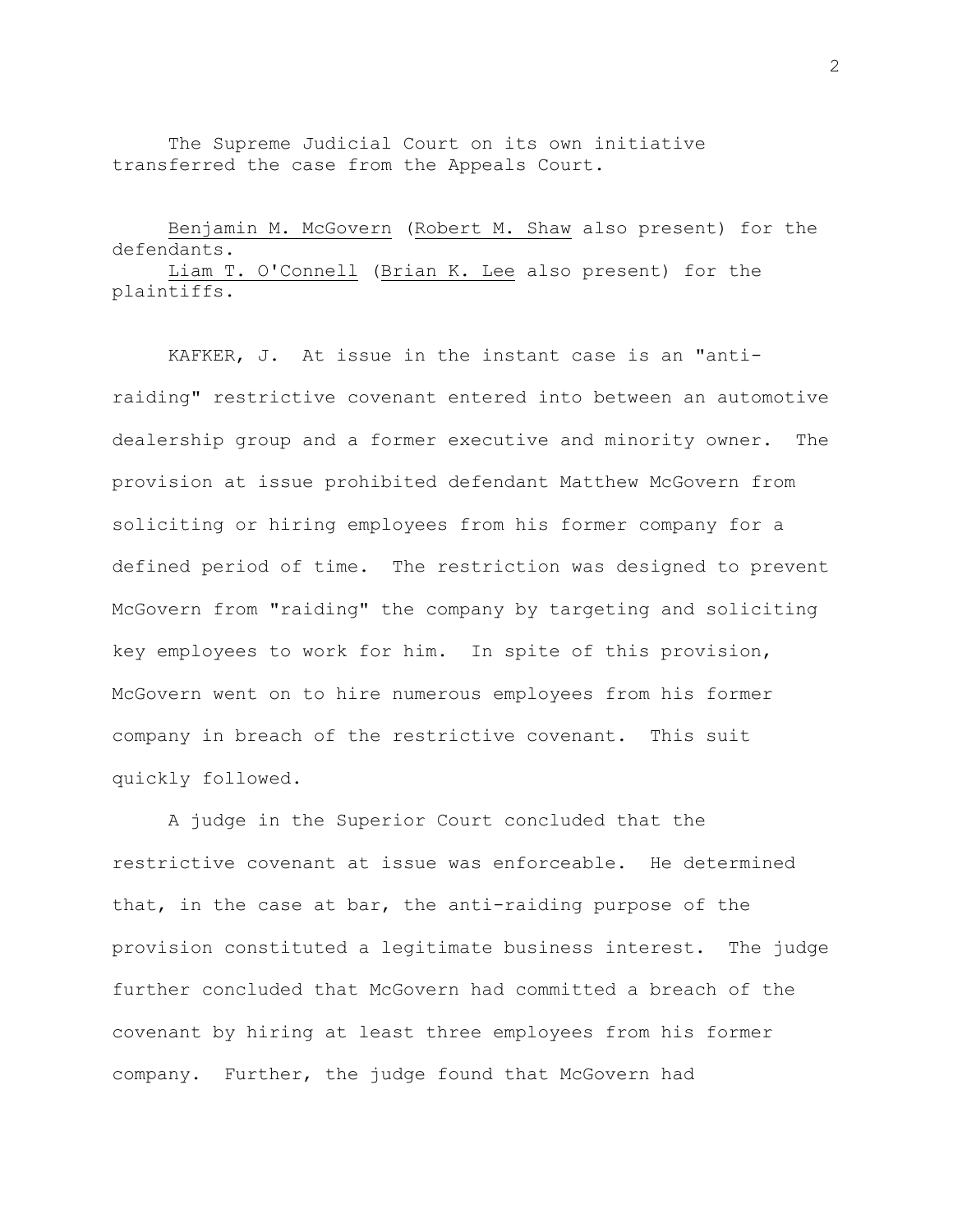misrepresented the nature of a transaction to the court in order to obfuscate his violation of the restrictive covenant. The judge declined to enjoin the three employees McGovern had hired from continuing to work for him. Instead, the judge issued injunctive relief extending the length of the restrictive covenant for one additional year beyond the end date provided for in the contract. On appeal, the parties contest whether such a provision is necessary to protect a legitimate business interest. They also disagree as to whether the judge may use the court's equitable powers to extend the length of the restrictive covenant beyond the terms of the contract.

We conclude that, in the factual circumstances of this case, the restrictive covenant was necessary to protect a legitimate business interest. In reaching that conclusion, we observe that the restrictive covenant at issue is more properly considered as arising from the sale of a business rather than from an employment agreement, and thus is to be more liberally construed.

It is clear from the record below, and at this point appears undisputed, that the defendant committed a breach of the anti-raiding provision. However, the equitable remedy fashioned by the trial judge, which expanded the restrictive covenant beyond its plain terms, constituted an abuse of discretion where, as here, the plaintiffs had not yet attempted to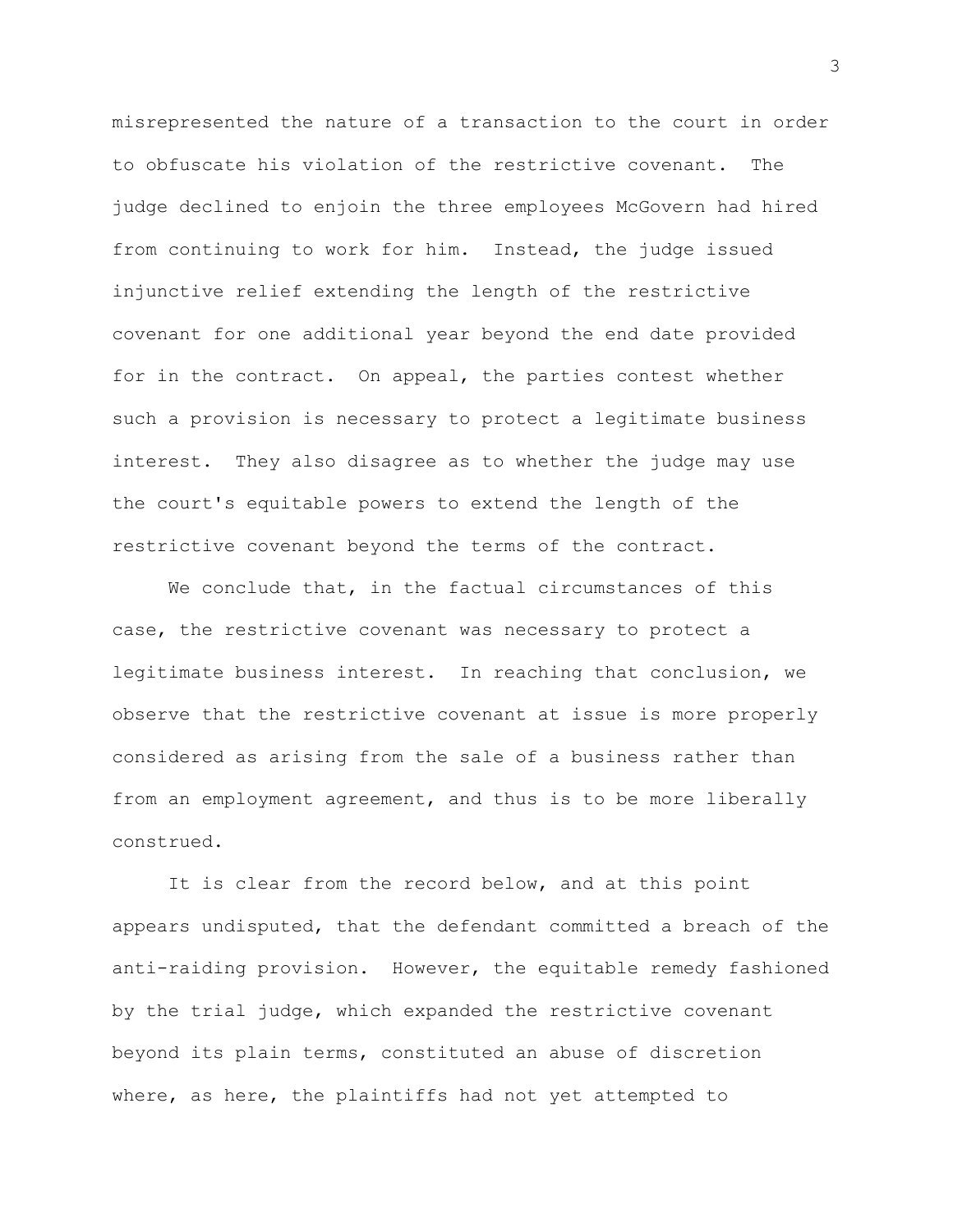calculate monetary damages. As a matter of public policy, we strongly disfavor restrictive covenants, and the use of an equitable remedy to extend such a restriction beyond the plain terms of the contract, even in the context of a sale of a business, was not warranted without a finding that damages would be inadequate.

1. Facts. We summarize the facts as found by the trial judge, $3$  supplemented by uncontested facts from the record. See Connor v. Benedict, 481 Mass. 567, 568 (2019).

a. Background. In November 2007, David Rosenberg founded Prime Motor Group (Prime)<sup>4</sup> with McGovern and David Abrams. The company was a closely held corporation created to manage a number of retail automobile dealerships in New England. Abrams was a friend of Rosenberg, and his company, Abrams Capital, became the majority shareholder in Prime. Rosenberg, Rosenberg's father, and McGovern became minority shareholders. McGovern was initially employed as Prime's chief financial officer. He later became the vice-president of operations.

÷.

<sup>&</sup>lt;sup>3</sup> The parties waived detailed findings of fact and conclusions of law. The judge nevertheless provided some oral findings in open court upon issuing his decision.

<sup>4</sup> The plaintiffs in this case consist of a group of limited liability companies that are affiliated with, and collectively operate as, Prime Motor Group. For simplicity, we will refer to these entities as "Prime dealerships" or simply "Prime," except where specifically noted.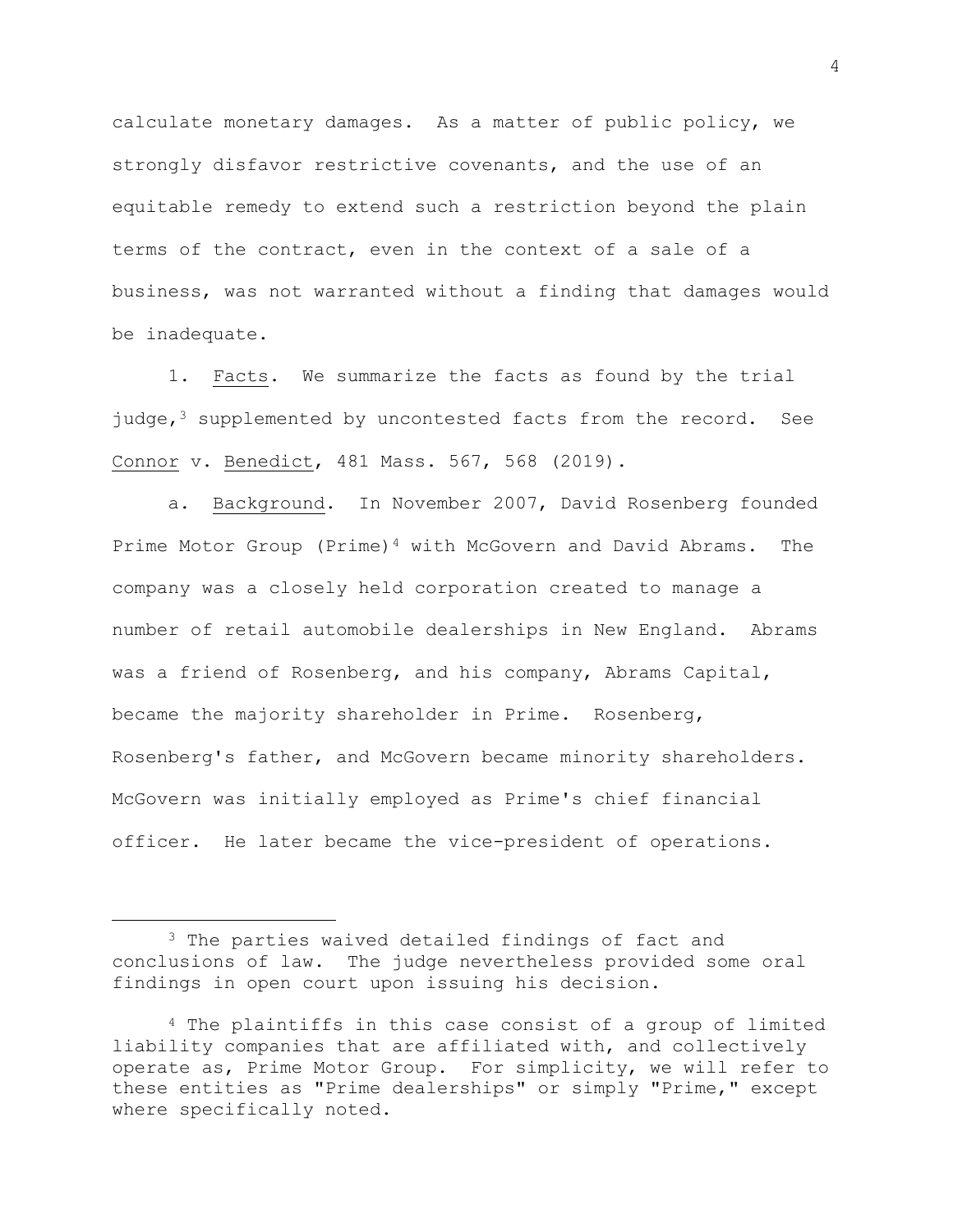Rosenberg worked as the company's chief executive officer and president.

In 2015, disagreements arose among Rosenberg, Abrams, and McGovern in relation to a decision to sell the company**.** In February 2016, these disagreements led Abrams and Rosenberg to terminate McGovern's employment**.** At the time of his termination, McGovern was not subject to a noncompete agreement. McGovern also did not have a right to redeem his minority interest in Prime upon termination. As this was a closely held corporation, however, he was owed fiduciary duties. See Wilkes v. Springside Nursing Home, Inc., 370 Mass. 842, 850 (1976).

b. Sale of McGovern's interest in Prime. At the time of McGovern's termination, Rosenberg offered to purchase McGovern's minority interest. Because Prime was a closely held corporation, McGovern's minority interest was illiquid. Thus, Rosenberg only offered to purchase McGovern's interest subject to a thirty percent discount on its fair market value. Rosenberg also wanted McGovern to agree to a five-year nonsolicitation provision. McGovern rejected the offer.

Abrams and Rosenberg subsequently took steps to pressure McGovern to sell his interest in Prime prior to an expected liquidity event. First, they amended Prime's operating agreement to remove a provision that allowed for the distribution of profits sufficient to cover the owners' tax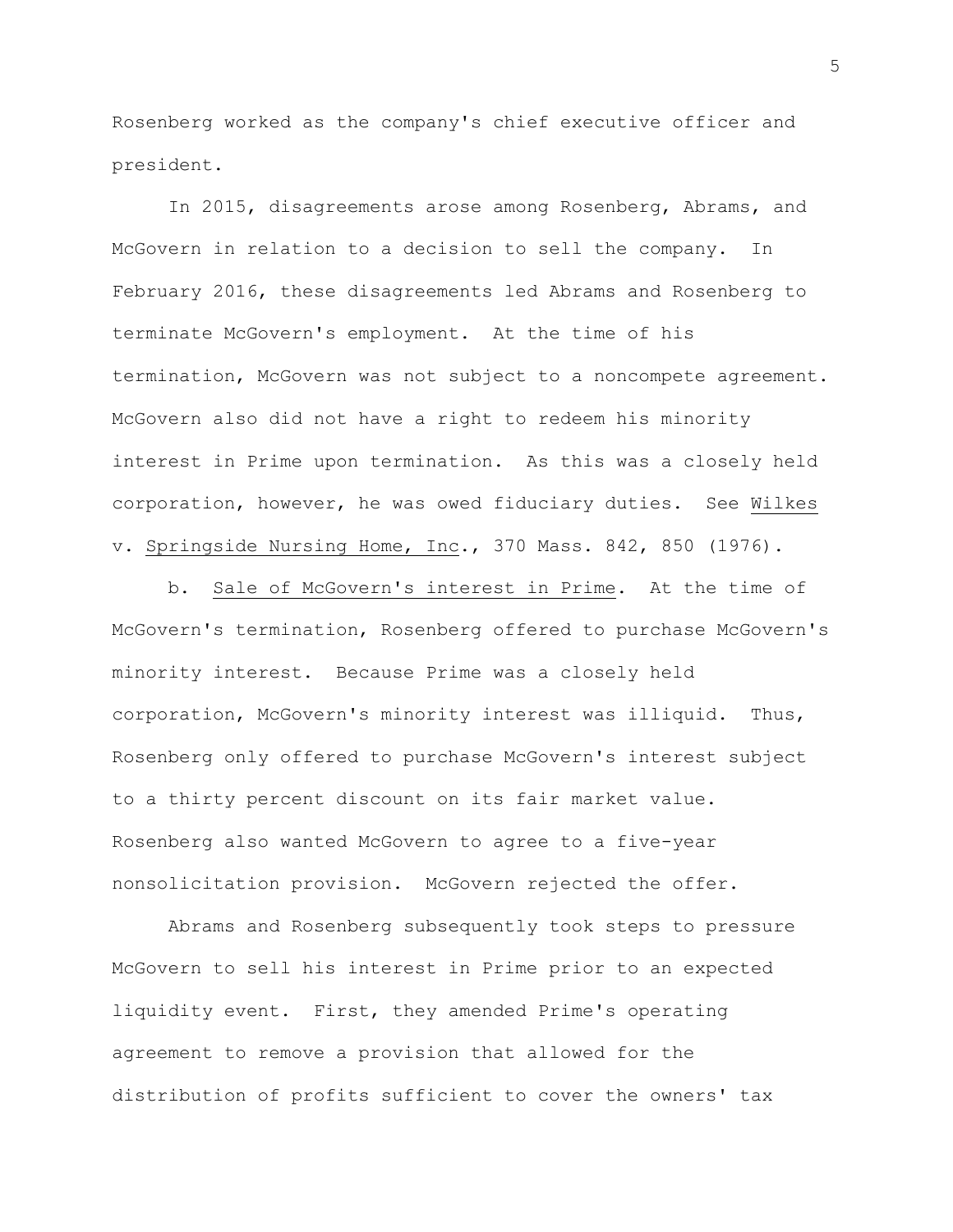liabilities. Such provisions are commonplace, and without it, McGovern faced a tax liability of between \$500,000 and \$600,000 for the 2015 tax year. Additionally, Abrams and Rosenberg denied McGovern access to Prime's financial information, leaving McGovern unable to calculate his expected tax obligation for the 2016 tax year. Abrams and Rosenberg also demanded that McGovern and his wife return the company vehicles they had been using and threatened to report McGovern to the authorities as being in possession of stolen automobiles. As the trial judge remarked, these tactics amounted to Rosenberg and Abrams applying "as much pressure as they could manage to put on [McGovern] to take the best deal they could get" in purchasing McGovern's minority stake before the company's anticipated liquidity event.

At the same time that Abrams and Rosenberg were pressuring McGovern to sell his interest in Prime, McGovern was in the process of starting his own competing automotive group, McGovern Motors. McGovern was thus short on cash both to cover his tax liability and to fund his new business. Due to this financial pressure, McGovern entered into negotiations with Abrams and Rosenberg to sell his interest in Prime. McGovern was represented by counsel in these negotiations, as was Prime.

McGovern, Abrams, and Rosenberg eventually reached an agreement to repurchase McGovern's interest in the company in October 2016 (2016 repurchase agreement). Pursuant to the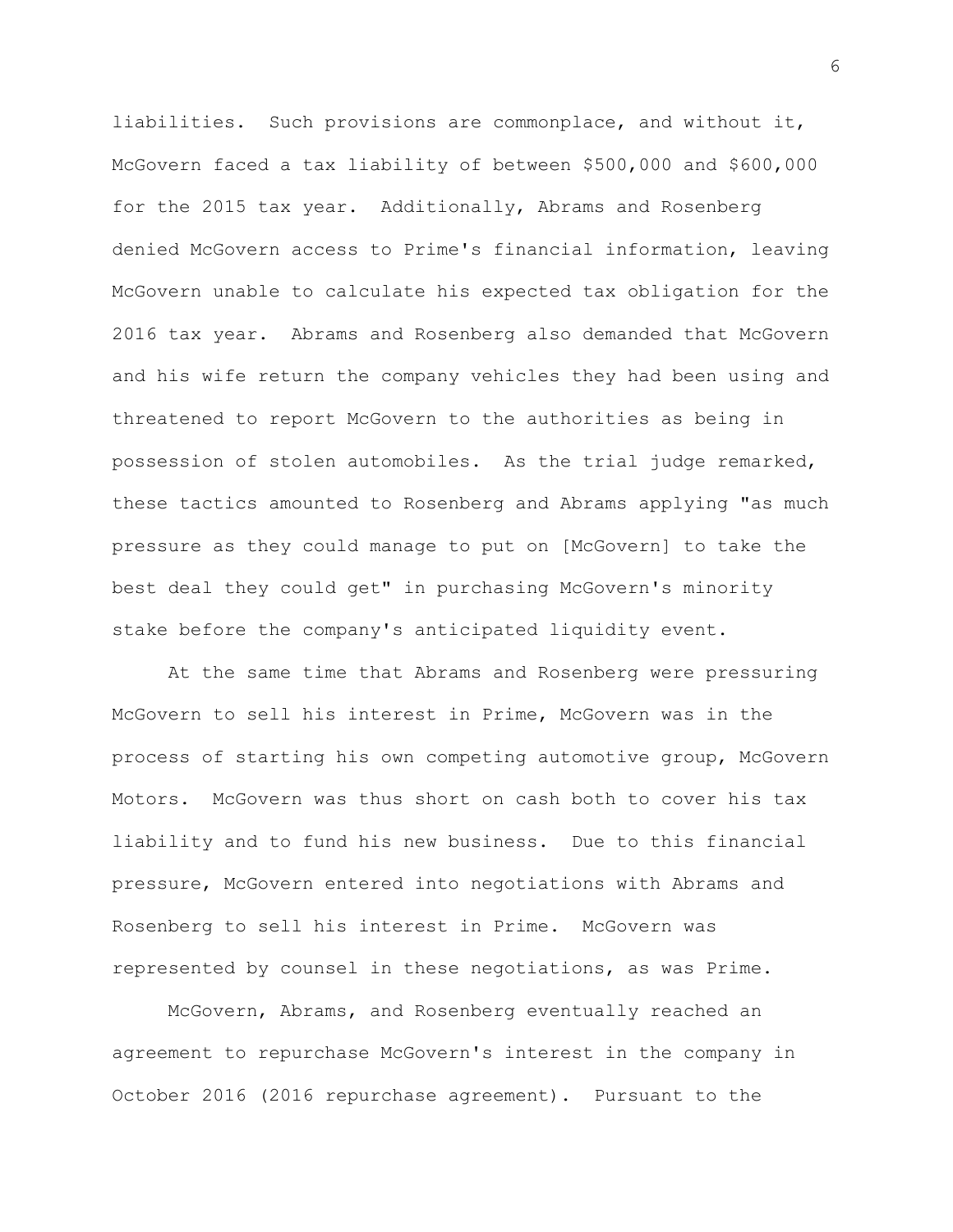agreement, Prime's other owners would buy out McGovern's minority share based on a June 2016 valuation. According to Rosenberg's testimony at trial, Rosenberg and Abrams agreed not to discount the value of McGovern's ownership interest, despite the fact that Prime was a closely held corporation. McGovern was instead given the full value of his minority interest, as calculated by the June 2016 valuation. In exchange for receiving the full value of his interest, McGovern agreed to an eighteen-month restrictive covenant. Specifically, McGovern agreed not to directly or indirectly "hire or solicit any employee or consultant of [Prime] or encourage any such employee or consultant to leave such employment or hire any such employee or consultant who has left such employment, except pursuant to a general solicitation which is not directed specifically to any such employees."<sup>5</sup> This restrictive covenant was set to expire in April 2018.

c. Post-2016 repurchase agreement hiring activities and signing of 2017 agreement. After leaving Prime, McGovern worked to develop McGovern Motors, which came to comprise six

<sup>5</sup> The restrictive covenant contained within the 2016 repurchase agreement also provided that McGovern could not directly or indirectly "cause, induce or encourage any supplier or licensor of any Company to reduce, change or terminate their relationship with any Company." As defined in the agreement, "Company" referred to the limited liability companies that collectively operate as Prime Motor Group.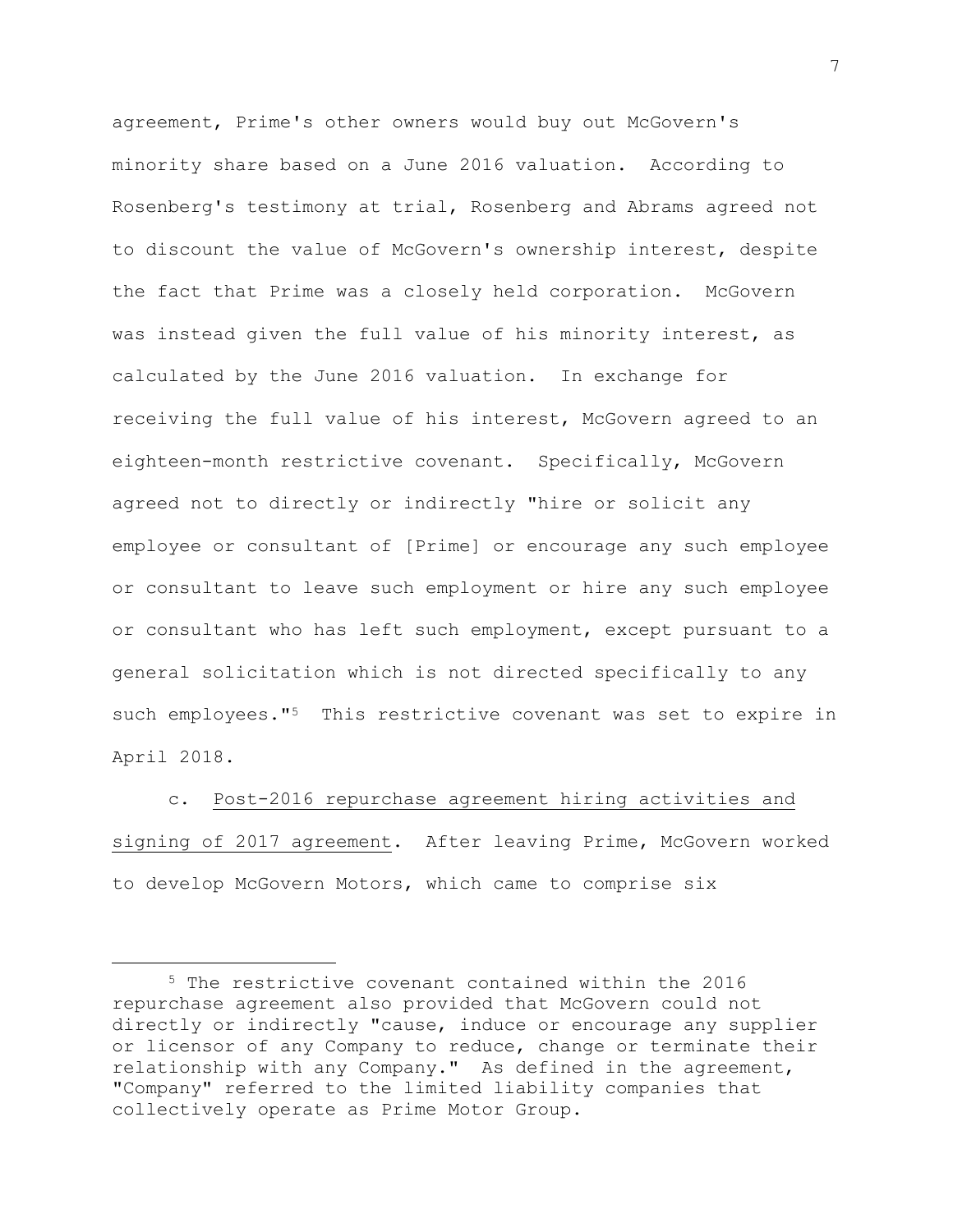dealerships. Despite agreeing to the restrictive covenant contained within the 2016 repurchase agreement, McGovern went on to hire at least fifteen former Prime employees to work at McGovern Motors. Upon learning that McGovern had hired former Prime employees, Rosenberg threatened to sue. McGovern denied engaging in any specific solicitation of Prime employees, insisting that his hiring practices fell within the general solicitation exception to the 2016 restrictive covenant. The parties eventually agreed to enter into a new agreement in February 2017 (2017 agreement), which, according to its terms, was entered into "[i]n order to avoid the cost of litigation relating to this dispute."<sup>6</sup>

Pursuant to the 2017 agreement, Rosenberg and Abrams agreed not to pursue legal action against McGovern for violating the 2016 repurchase agreement's restrictive covenant, provided that he abide by the terms of the 2017 agreement. In exchange, McGovern agreed to enter into a more robust restrictive covenant that would be extended in duration for four additional months, ending in August 2018.

Pursuant to the 2017 agreement's restrictive covenant, McGovern agreed, inter alia, not to "directly or indirectly

i<br>L

<sup>6</sup> The trial judge explicitly stated that he was "unable to determine whether [McGovern hired former Prime employees] in violation of the [2016 repurchase agreement]."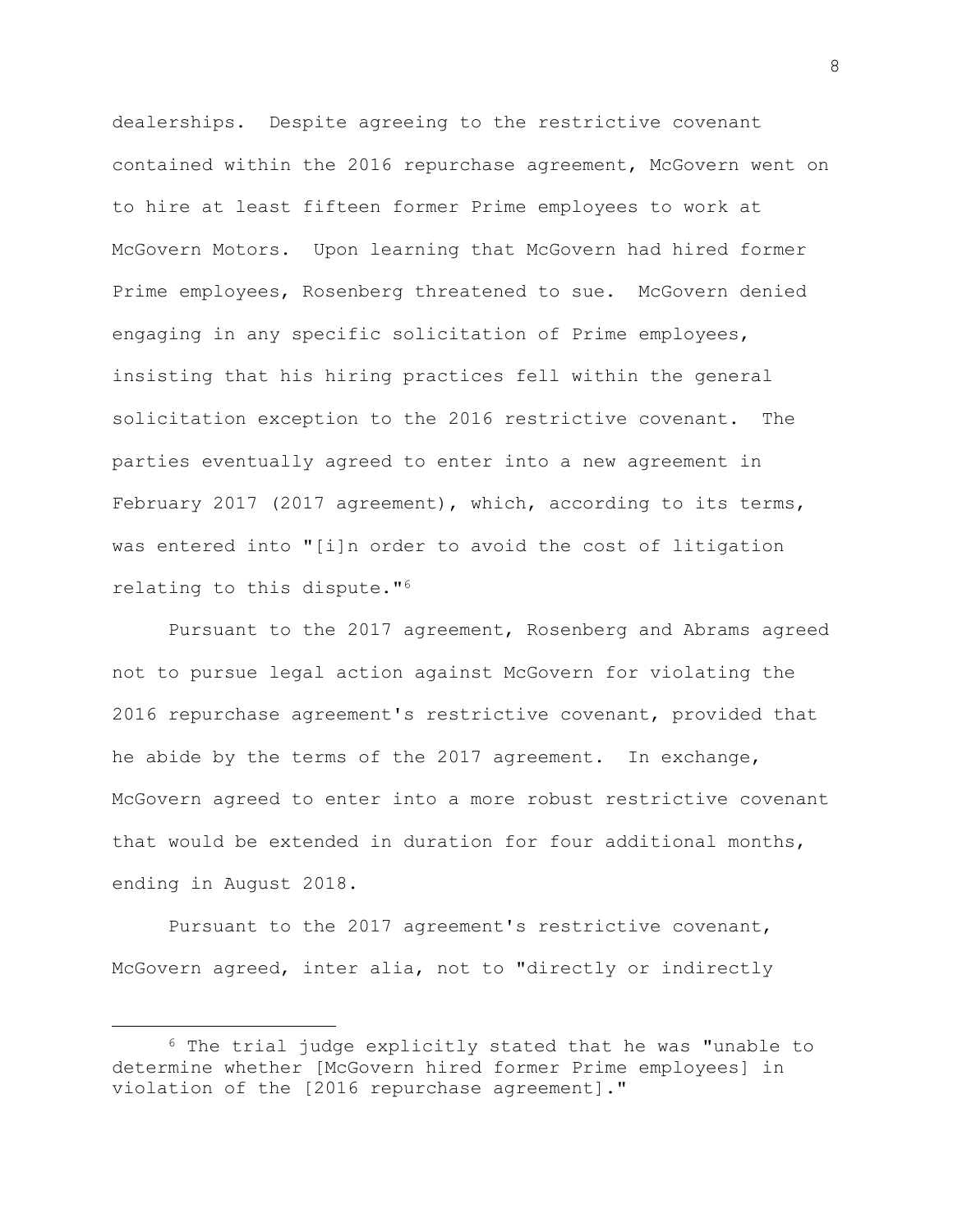. . . solicit for hire or hire" Prime employees, "or encourage [Prime employees] to leave the employment" of Prime through August 8, 2018.7 Notably, it did not include an exception for general solicitation, as the 2016 repurchase agreement had. With regard to available remedies, the 2017 agreement provided that

"in the event McGovern or McGovern Motors breaches [the 2017 agreement], Prime shall be entitled to all damages and remedies available under applicable law, and further, McGovern and McGovern Motors consent to the entry of preliminary or permanent injunctive relief as a remedy for a violation of this Agreement, without the need to prove irreparable harm or to post a bond."

The 2017 agreement also stated that, subject to the amendment to the 2016 repurchase agreement's restrictive covenant, "all other provisions of the [2016 repurchase agreement] shall remain in full force and effect." Despite the terms of the 2017 agreement, McGovern again went on to solicit and hire additional Prime employees.

d. Breaches of 2017 agreement. After signing the 2017 agreement, McGovern hired Courtney Price and Greg Howle, both former Prime employees. Prime soon learned that McGovern had

<sup>&</sup>lt;sup>7</sup> The 2017 agreement's restrictive covenant extended not only to Prime employees, but also to consultants. Pursuant to the covenant, McGovern could not "retain as a consultant or contractor, or otherwise accept the services, either directly or indirectly, of any individual who is or was . . . an employee or consultant of Prime" during the relevant period.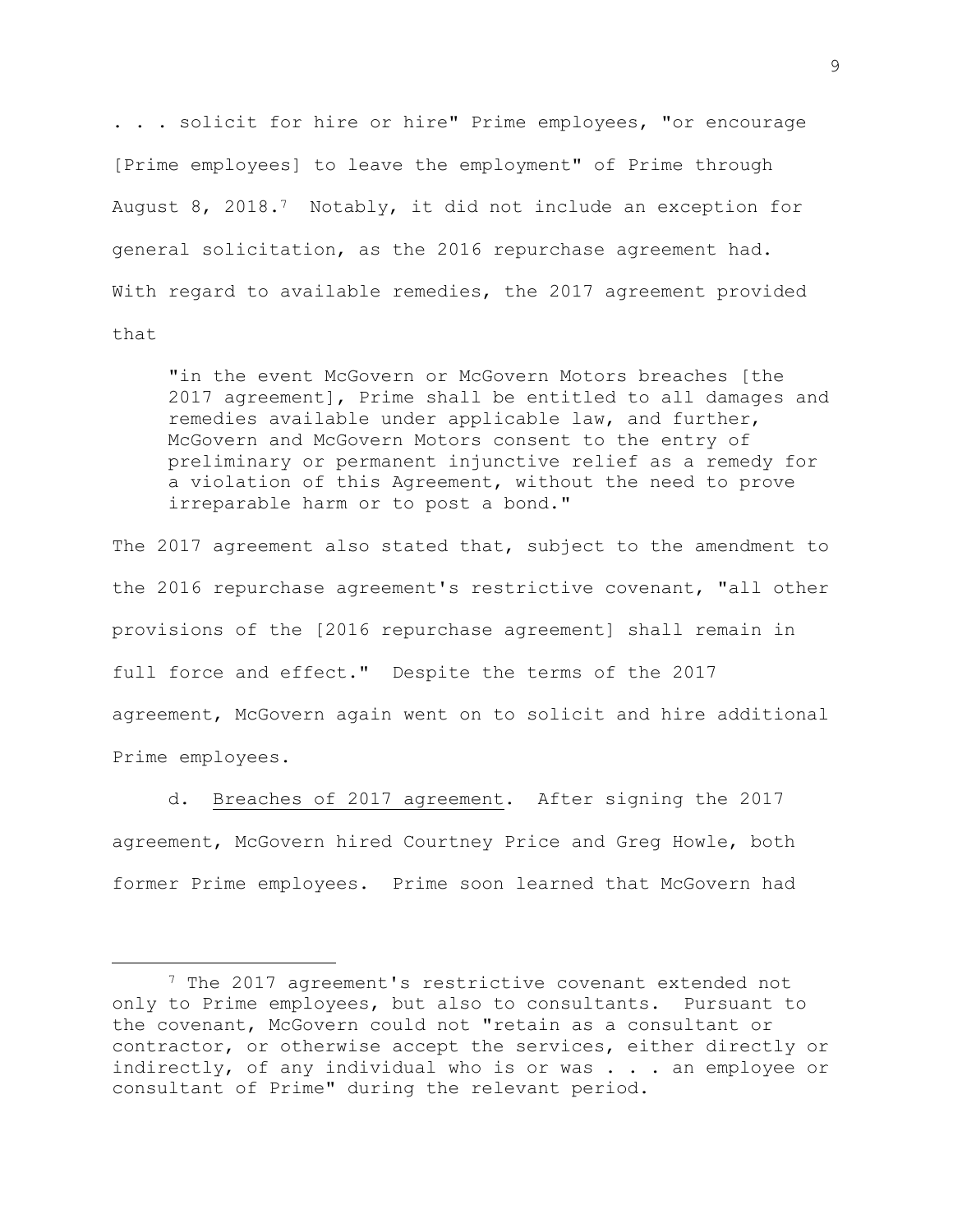hired Price, and demanded that McGovern fire her. McGovern complied, terminating Price's employment in or around August 2017.8 In the fall of 2017, Prime learned that Howle, who had previously been terminated from Prime, had also been hired by McGovern. Prime immediately filed suit and sought a preliminary injunction to enjoin McGovern from continuing to employ Howle and to extend the 2017 restrictive covenant for an additional eighteen months. A judge in the Superior Court concluded that because Prime had fired Howle, it did not have a legitimate business interest in preventing Howle from working for McGovern, and declined to grant injunctive relief. The judge stated that although Prime had a legitimate interest in not having "a longtime senior executive who's just left solicit [Prime's] very employees," that interest did not apply to a former employee that Prime itself had chosen to fire. The judge did, however, conclude that the restrictive covenant would become enforceable when "used to prohibit raiding of current employees or employees who become non-current because they're resigning to go work for . . . McGovern, and an injunction would enter to prevent that." Despite this, Prime later learned that McGovern had hired three

<sup>8</sup> After a judge in the Superior Court ruled that Prime did not have a legitimate business interest in protecting Price, McGovern rehired her.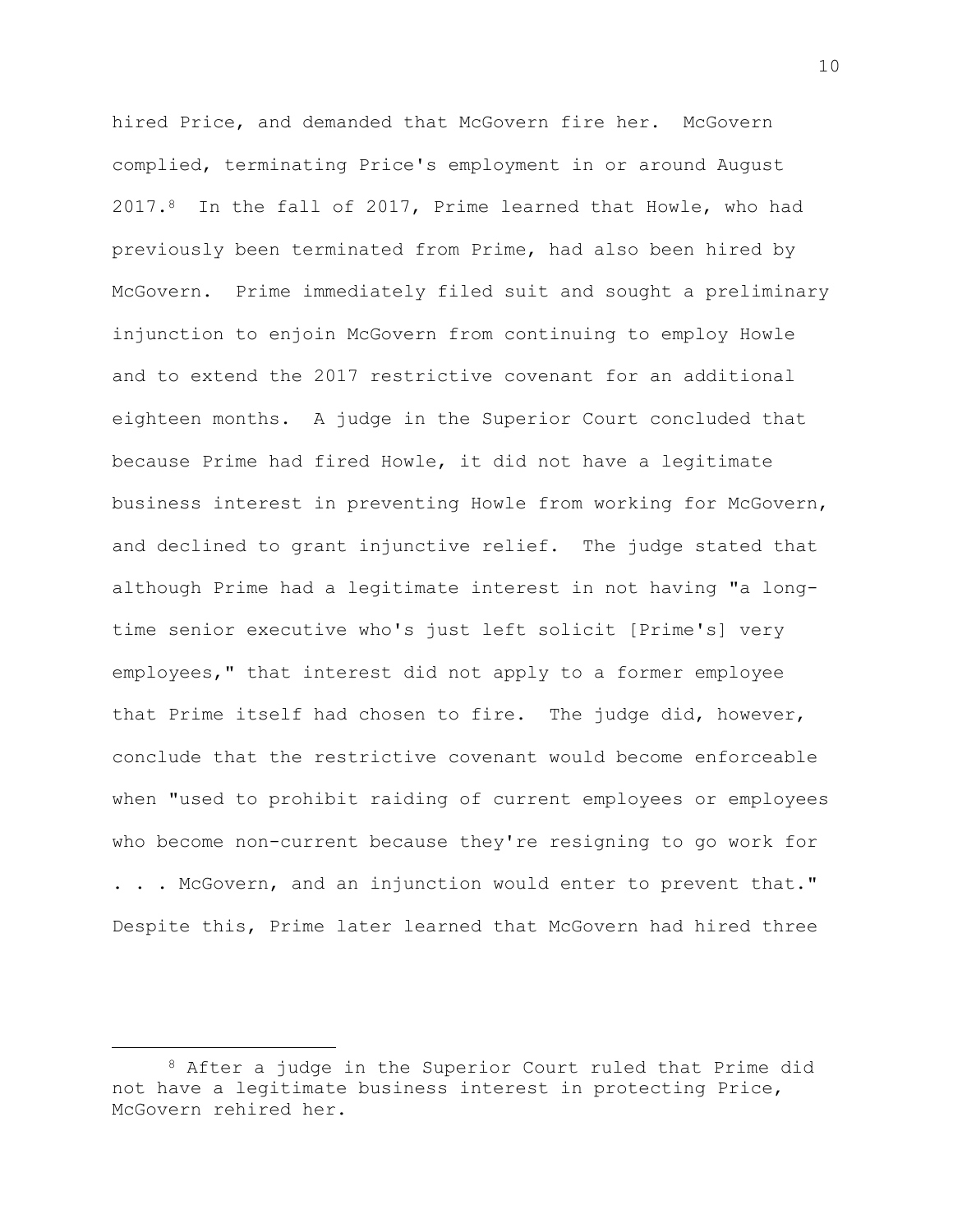other Prime employees who are the subject of the instant litigation: Timothy Fallows, James Tully, and Zachary Casey.

i. Timothy Fallows. Fallows was hired by Prime in February 2013. He worked as a sales manager at Prime dealerships on Cape Cod and in Hanover. As part of his employment with Prime, Fallows signed a confidentiality and nonsolicitation agreement. In the spring of 2017, Fallows left the company. The judge found that the circumstances surrounding his departure from Prime "[were not] entirely clear." Immediately following his departure from Prime, Fallows went to work at a Chevrolet dealership. After six weeks, he quit his job there and began working at a Volkswagen dealership. Fallows subsequently lost his job at the Volkswagen dealership and was hired by McGovern in November 2017.

ii. James Tully. Tully was hired by Prime in April 2013. He initially worked as a sales consultant, but was later promoted to commercial vehicle manager. Tully was apparently not considered a valued employee by the company. Prime was uninterested in a line of business that Tully sought to pursue, and when Tully resigned in April 2017, Rosenberg viewed the resignation positively. In an e-mail message to another Prime employee, Rosenberg stated that Tully's resignation was "a good thing," as Tully was "[w]ay overpaid, and thinks he deserves more." Subsequent to his resignation from Prime, Tully was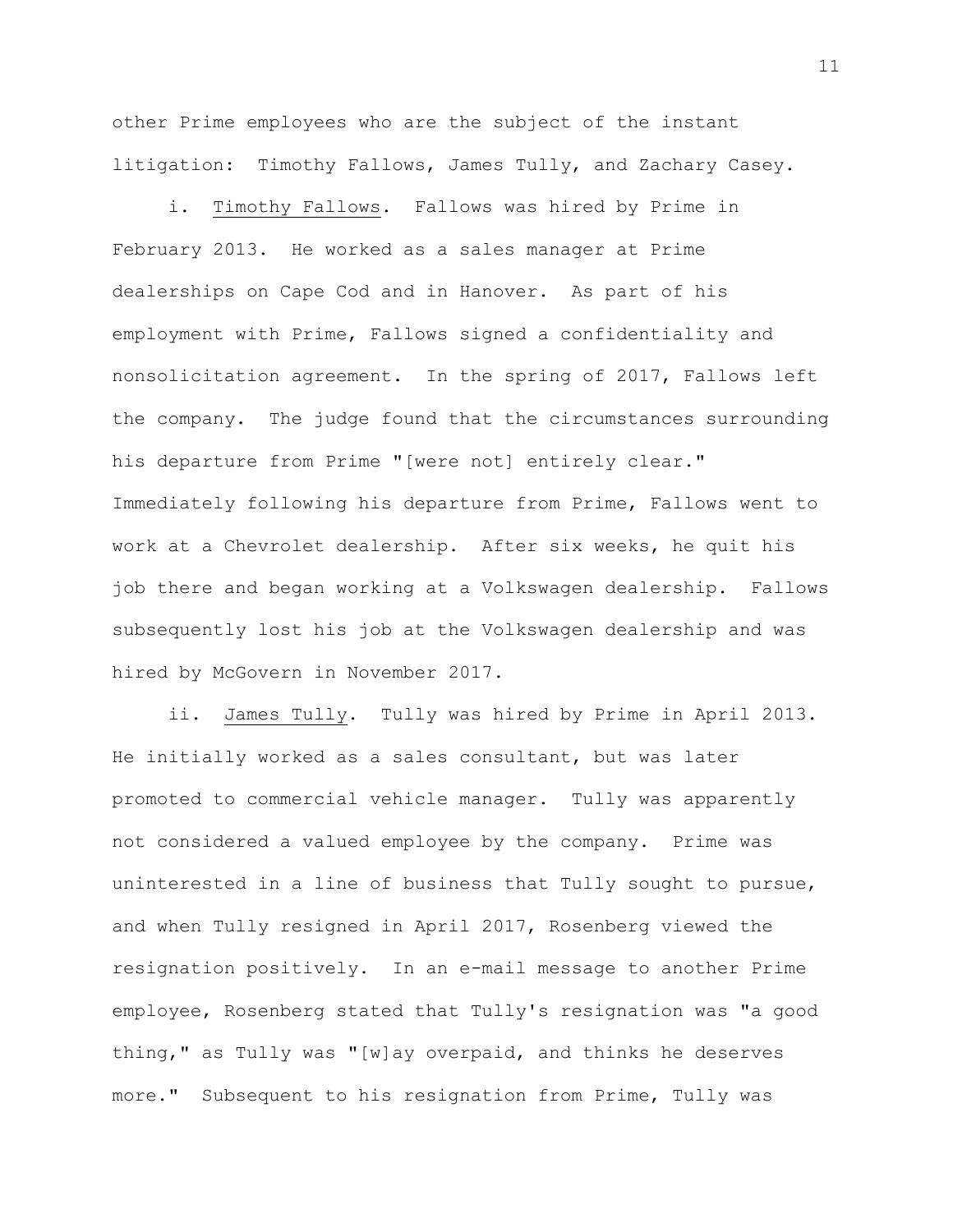hired by McGovern to deal with physical plant issues at McGovern Motors. At no point during his prior employment with Prime had Tully been given responsibilities relating to Prime's facilities maintenance.

iii. Zachary Casey. Casey began working for Prime in the fall of 2007, when Prime bought out another automotive group for which Casey had been working. Casey had initially worked as a sales manager, but he rose rapidly through the ranks at Prime. Prime eventually paid to send Casey to a year-long program in Virginia in which participants are trained to become general managers of automotive dealerships. Shortly thereafter, in the summer of 2016 Casey was promoted to general manager of three Prime dealerships in Maine.

In the fall of 2017, Casey met with McGovern to discuss potentially joining McGovern Motors and buying equity in the company. Pursuant to these discussions, Casey subsequently resigned from his position with Prime in December 2017. He was not subject to a noncompetition agreement at the time of his departure from Prime.<sup>9</sup>

L,

<sup>&</sup>lt;sup>9</sup> Casey testified that by December 2017, he was aware of the ongoing legal dispute between McGovern and Prime, and that it involved a restrictive covenant governing McGovern's ability to hire former Prime employees.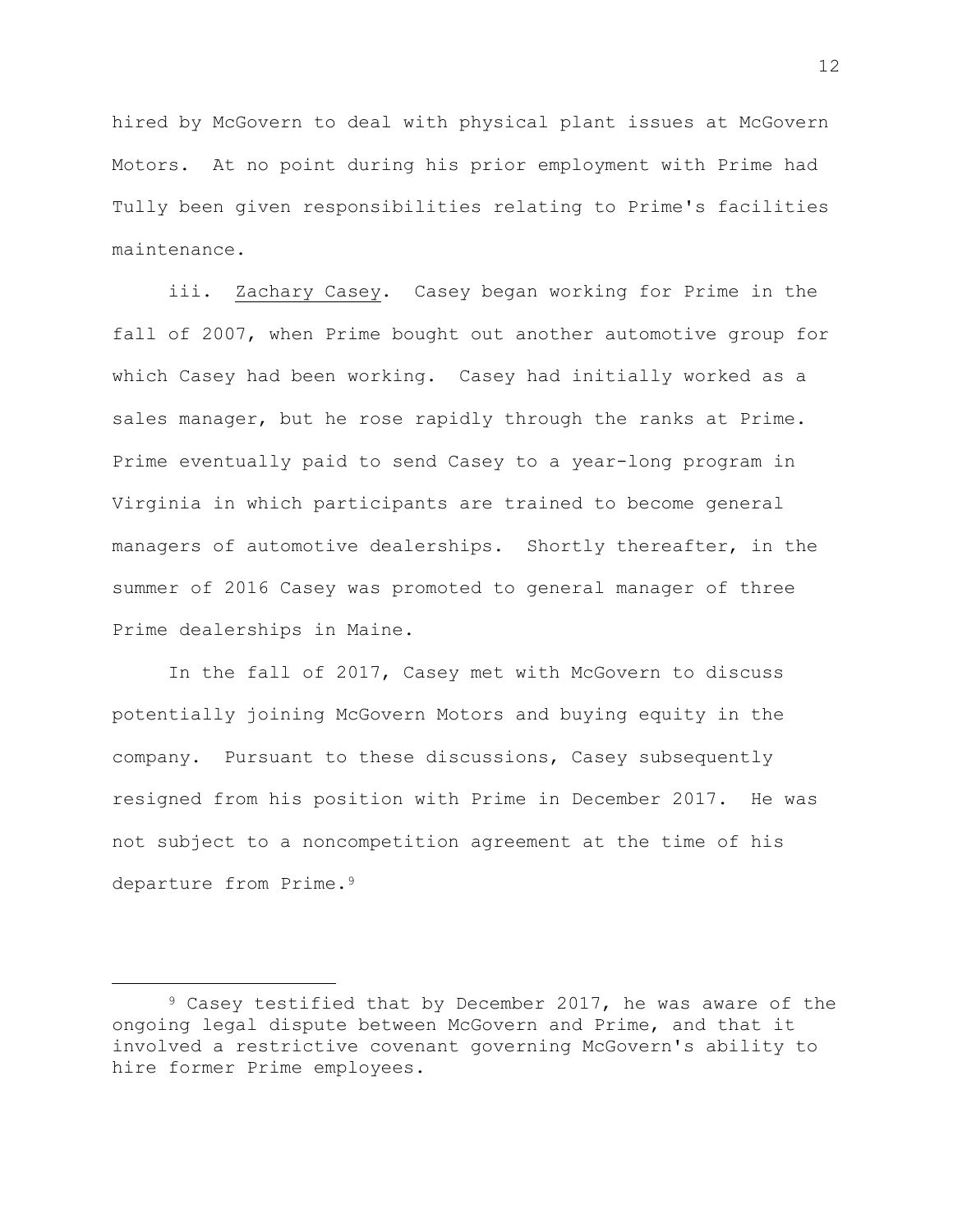In January 2018, Casey agreed to buy McGovern's interest<sup>10</sup> in Toyota of Nashua, an automotive dealership in Nashua, New Hampshire, that formed part of McGovern Motors. Casey was not represented by counsel during this transaction, and McGovern set the purchase price. In order for Casey to place a down payment on the purchase price, McGovern sent a check to Casey's father, who wired a near equivalent amount of money to Casey. Casey then remitted that money to McGovern as a down payment. McGovern did not obtain approval from Toyota prior to initiating the sale to Casey.

e. Initial procedural history and representations to the court. Upon learning that Casey had purportedly taken a job with McGovern, Prime again sought a preliminary injunction in January 2018, asserting that McGovern had violated the 2017 agreement. In response, McGovern represented that he had not hired Casey as an employee. In a sworn affidavit, McGovern stated that Casey had not been hired as a general manager for McGovern but, rather, had purchased McGovern's interest in the dealership. McGovern did not reveal to the court that he had lent the money for the down payment to Casey, that Toyota had

<sup>10</sup> Specifically, Casey agreed to buy McGovern's entire interest in the holding company that owned a majority interest in the Toyota dealership.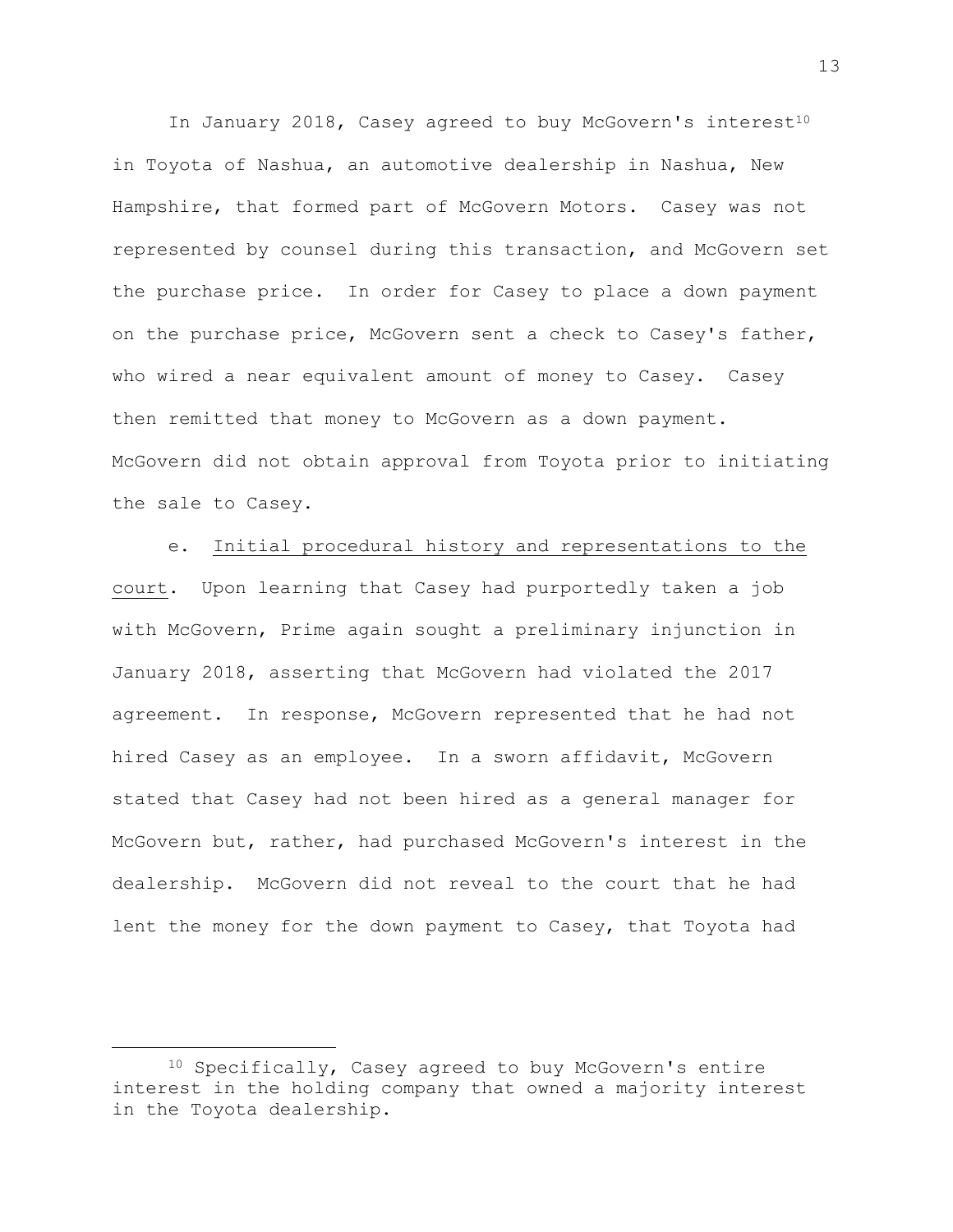not yet approved the sale, or that Toyota's approval was necessary before the sale could be effectuated.

Upon learning of the transaction between Casey and McGovern, Rosenberg sent the purchase agreement to a market representation manager for Toyota, stating that he believed it to be a sham transaction. When Toyota learned of the transaction and threatened to terminate its relationship with the dealership, Casey and McGovern rescinded the sale and McGovern returned the down payment to Casey.<sup>11</sup> Despite the rescission, from January 2018 onward, Casey has assumed the role of general manager at the Toyota of Nashua dealership.

f. Subsequent procedural history. After conducting expedited discovery on McGovern's purported sale to Casey, Prime renewed its motion for a preliminary injunction and amended its complaint. $12$  This third request by Prime for a preliminary

i<br>L

<sup>12</sup> Prime's operative second amended complaint, filed on March 16, 2018, includes claims of breach of contract, breach of the implied covenant of good faith and fair dealing, tortious interference with contractual or advantageous business relations, and misappropriation of trade secrets.

<sup>&</sup>lt;sup>11</sup> The trial judge did not make a finding whether the Toyota dealership sale was actually a sham transaction. While the judge made it clear that McGovern was using the sale to sidestep the terms of the 2017 agreement, the judge nevertheless expressed uncertainty whether the transaction would have fallen apart if Rosenberg had not informed Toyota of the purchase. He appeared to credit Casey's testimony that Casey was genuinely looking to buy equity in a dealership when he chose to enter into the transaction with McGovern.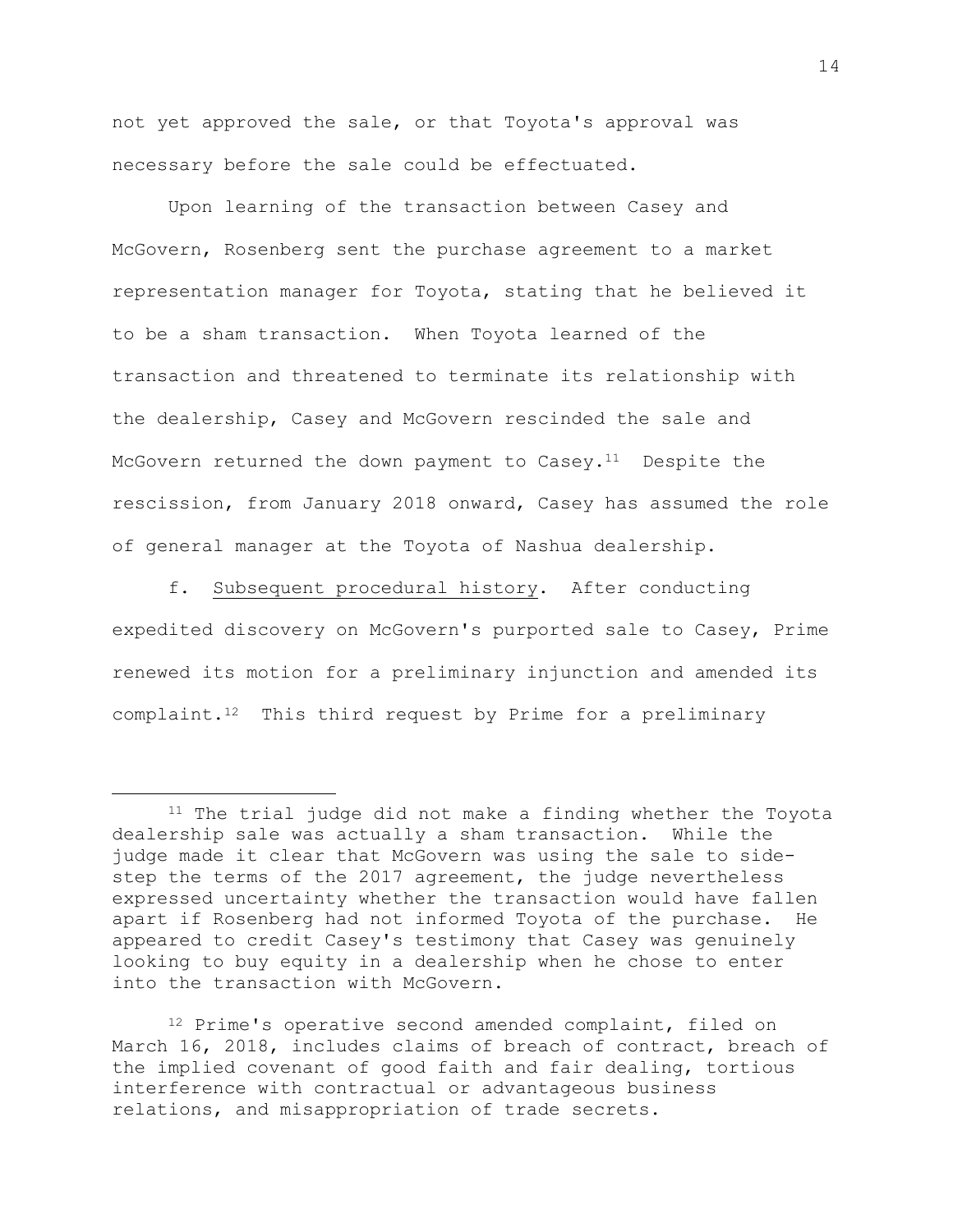injunction sought to enjoin McGovern from continuing to employ Casey, Fallows, and Tully and requested an eighteen-month extension of the restrictive covenant. The operative complaint sought damages, an eighteen-month extension of the restrictive covenant period, declaratory judgment as to McGovern's violations of the 2017 agreement, attorney's fees, and additional injunctive relief.

On April 25, 2018, the judge granted preliminary injunctive relief as to the enforcement of the 2017 agreement going forward, enjoining McGovern from soliciting or hiring former Prime employees "until further order of the court." The judge declined at that time to issue a preliminary injunction as to McGovern's employment of Casey, Fallows, and Tully, or to extend the length of the 2017 restrictive covenant, concluding that further factual development was necessary. The judge instead advanced and consolidated those preliminary injunctive requests with the merits of the plaintiffs' equitable claims, pursuant to Mass. R. Civ. P.  $65$ , 365 Mass. 832 (1974), <sup>13</sup> and scheduled a

i<br>L

<sup>13</sup> Rule 65 provides, in relevant part:

<sup>&</sup>quot;Before or after the commencement of the hearing of an application for a preliminary injunction, the court may order the trial of the action on the merits to be advanced and consolidated with the hearing of the application. This subdivision (b)(2) shall be so construed and applied as to save to the parties any rights they may have to trial by jury."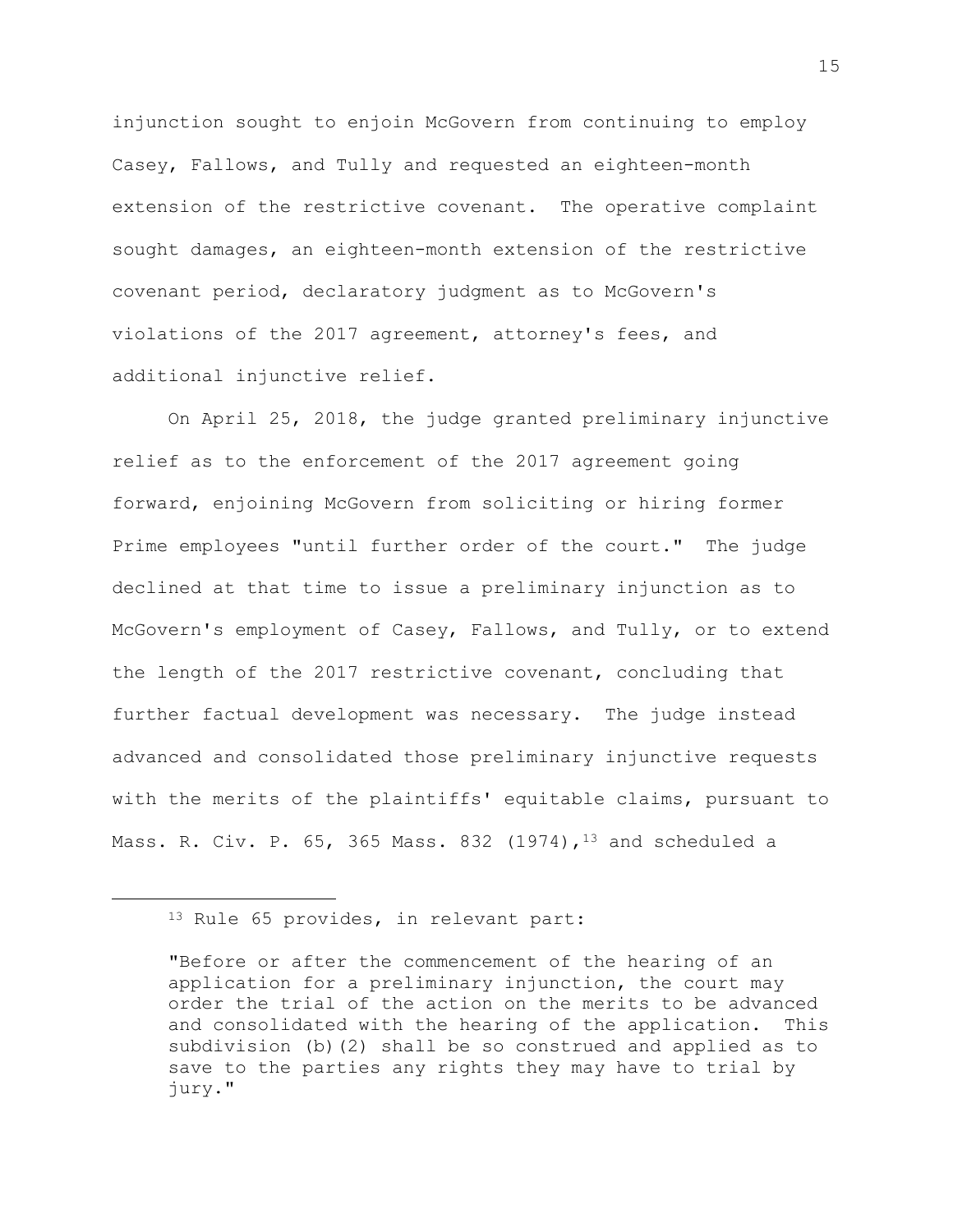jury-waived trial for June 2018, two months before the restrictive covenant was set to expire.

After a five-day trial commencing on June 20, 2018, the judge found that McGovern had entered into a binding contract with Prime upon signing the 2017 agreement. The judge indicated that the restrictive covenant contained within the 2017 agreement was best characterized as an anti-raiding provision, which was "intended to protect the buyer of a business or an interest in a business . . . from losing key employees." The judge concluded that this was a protectable business interest, but that, unlike the protection of trade secrets, confidential information, or good will, it was difficult to determine "what kind of injunctive relief could be entered to protect this particular business interest after there's been a breach of contract, that is[,] after the soliciting or the hiring has occurred."

The judge found that McGovern had committed a breach the anti-raiding provision by hiring Fallows and Tully. The judge also found that McGovern had violated the 2017 agreement by encouraging Casey to leave Prime and later employing Casey as the general manager of Toyota of Nashua. The judge did not, however, enter equitable relief against McGovern Motors with

Mass. R. Civ. P. 65 (b) (2), 365 Mass. 832 (1974).

i<br>L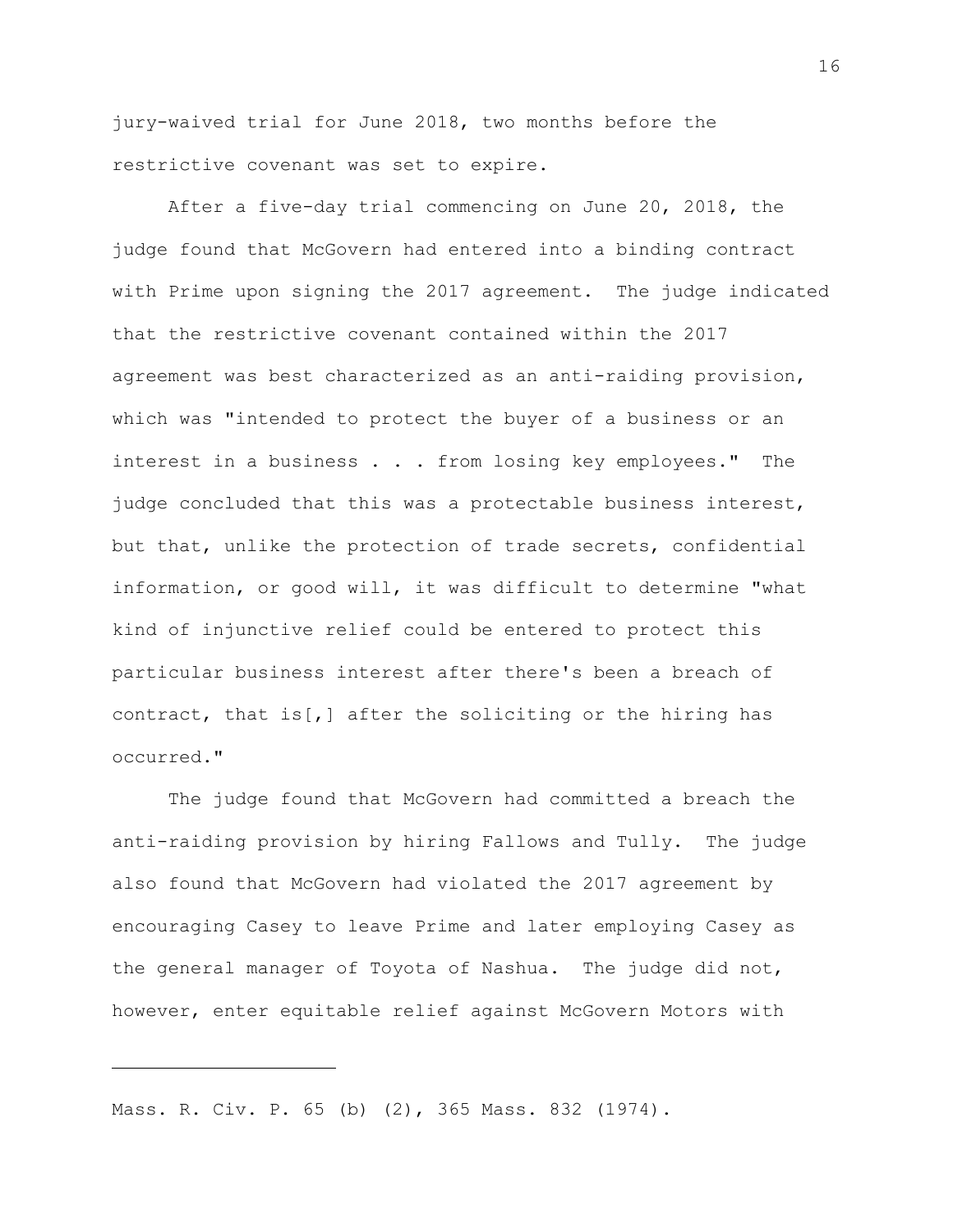respect to Fallows, Tully, or Casey. The judge concluded that Fallows was not a particularly valued employee at Prime, and that Prime had "no significant or valid business interest . . . that would be advanced by entering any injunctive relief with respect to [him]." Similarly, the judge concluded that Prime did not consider Tully to be a valued employee and that "no legitimate business purpose would be advanced by entering any injunctive relief with respect to [him]." With respect to Casey, however, the judge concluded that he was "just the kind of employee that the anti-raiding provisions that had been negotiated in the contract [were] designed to protect from solicitation by . . . McGovern," as Prime had "spent a considerable sum sending him to school so that he could learn how to be a general manager of an automobile dealership."

While recognizing the substantial investment that Prime had made in Casey, the judge also recognized that, by the time of trial, Casey had "already moved [from Maine] to New Hampshire, sold his house, [and] presumably [had] entered his kids in school in New Hampshire." The judge thus concluded that there was "no way that the Court can order . . . Casey's relationship with Prime to be repaired." Accordingly, the judge determined that enjoining Casey from continuing to work for McGovern Motors would effectively serve as punishment to Casey, despite the fact that he was not a defendant to the suit, and would provide no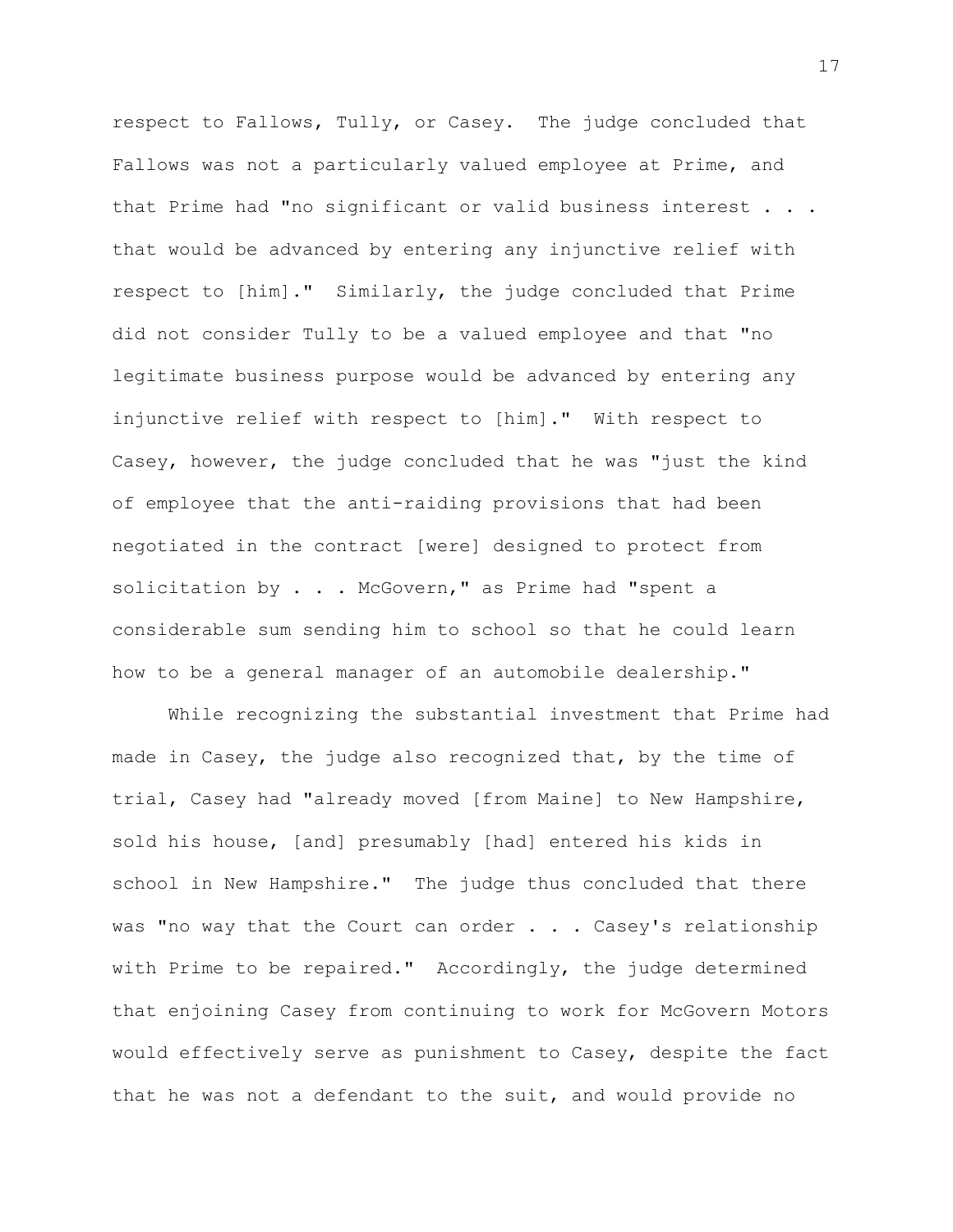benefit to Prime. The judge thus declined to enter injunctive relief with respect to Casey. He did conclude, however, "that if Prime is able to establish that it suffered any damages as a result of the breach of contract as it relates to . . . Casey, then it would be entitled to monetary relief."

Rather than decline to enter any equitable relief, the judge extended the length of the restrictive covenant in the 2017 agreement by one year, i.e., to August 8, 2019. The judge conceded that the law was "less than clear" as to his ability to extend the time period of a restrictive covenant beyond its expiration date in the contract, but he did so, relying on the general proposition that trial judges have broad discretion to grant or deny injunctive relief. Because the trial was limited to the plaintiffs' equitable claims, the judge did not make any findings as to damages, which have yet to be litigated. In a posttrial bench memorandum, the plaintiffs indicated that they valued the restrictive covenant in the 2016 repurchase agreement at \$2 million.

The judge entered his order as a final judgment pursuant to Mass. R. Civ. P. 54 (b), 365 Mass. 820 (1974), <sup>14</sup> so as to allow

L,

<sup>14</sup> Rule 54 (b) provides in relevant part:

<sup>&</sup>quot;When more than one claim for relief is presented in an action . . . , the court may direct the entry of a final judgment as to one or more but fewer than all of the claims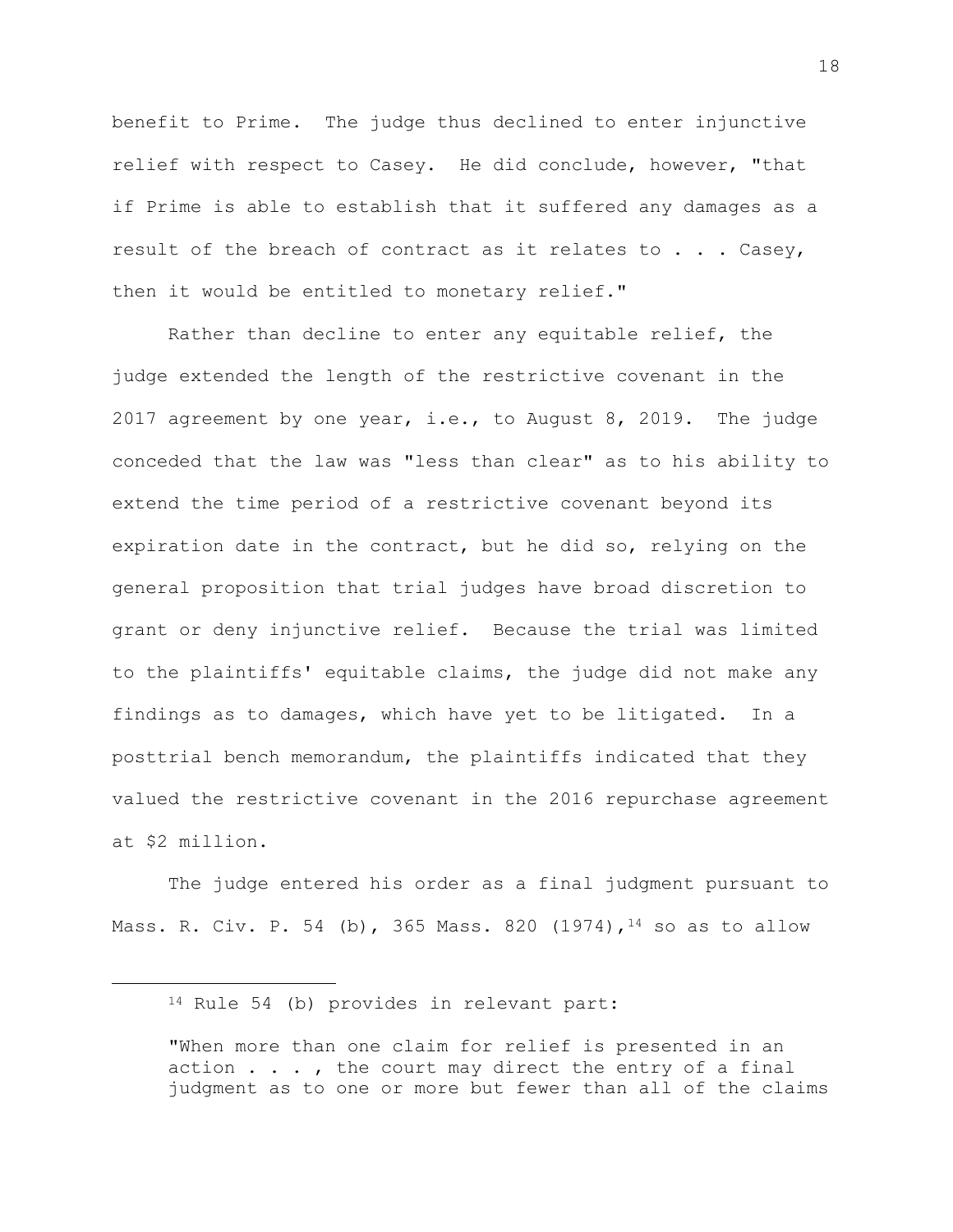the parties to appeal from the judgment immediately. McGovern appealed, and we transferred the appeal to this court on our own motion.

On appeal, McGovern argues that the 2017 agreement's restrictive covenant does not serve a legitimate business interest, and that either the judge lacked the authority to extend the duration of the restrictive covenant or such an extension was improper without a showing as to the inadequacy of damages.<sup>15</sup>

During oral argument before this court on October 1, 2019, and in a postargument letter submitted to the court, Prime argued that because the extension period had since expired, this appeal should be considered moot. However, the issue whether

. . . only upon an express determination that there is no just reason for delay and upon an express direction for the entry of judgment."

Mass. R. Civ. P. 54 (b), 365 Mass. 820 (1974).

i<br>L

<sup>15</sup> We note that, subsequent to the events at issue in this litigation, the Legislature passed the Massachusetts Noncompetition Agreement Act, which sets out requirements for an employee noncompetition agreement to be valid and enforceable. See St. 2018, c. 228, § 21. The legislation only applies to employee noncompetition agreements entered into on or after October 1, 2018. See St. 2018, c. 228, § 71. By its terms, the legislation does not apply to nonsolicitation agreements or agreements made in connection with the sale of a business. See G. L. c. 149, § 24L (explicitly exempting "covenants not to solicit or hire employees of the employer" and agreements "disposing of the ownership interest of a business entity" from the definition of "noncompetition agreement").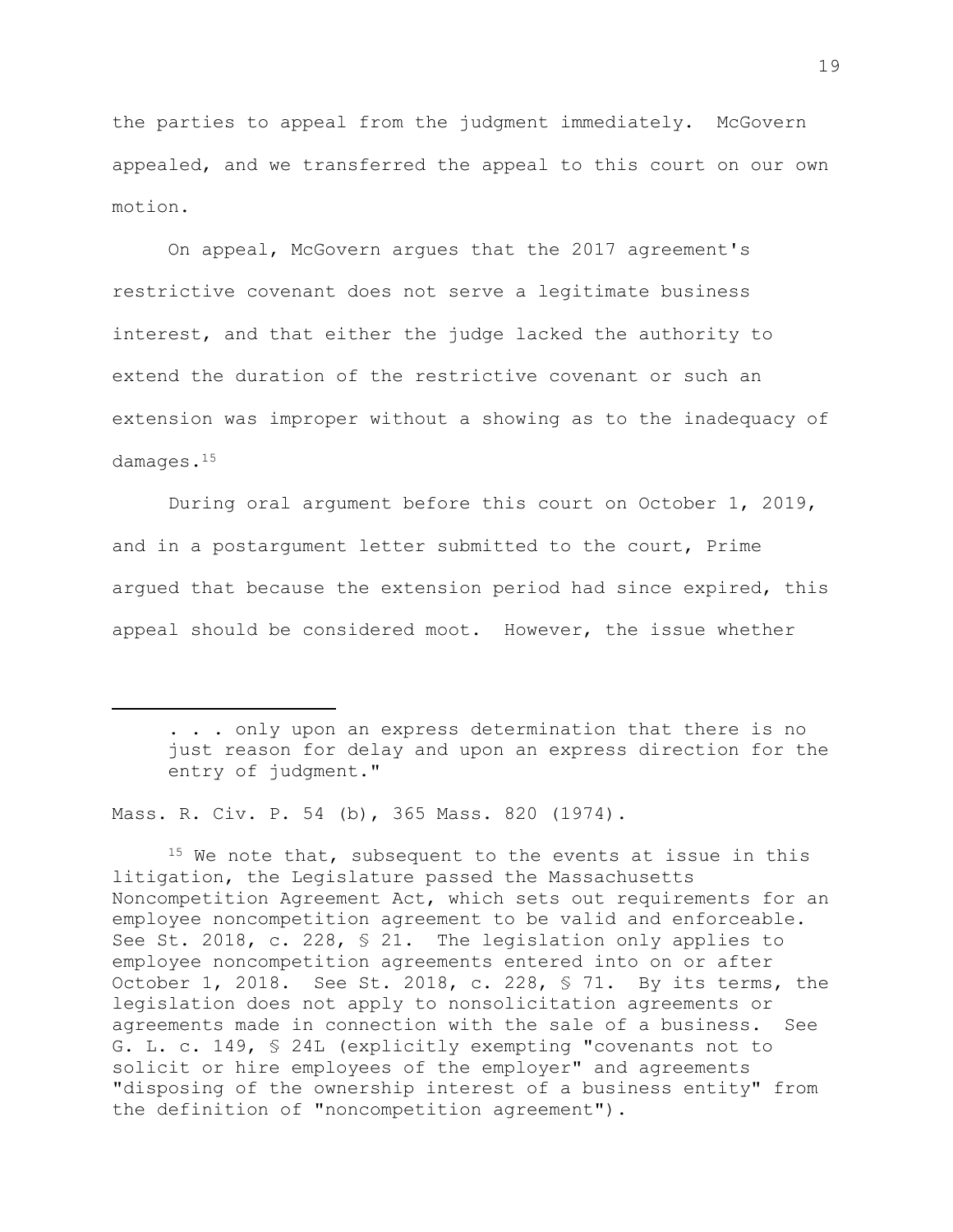and when a trial judge may exercise equitable authority to extend a restrictive covenant beyond its plain terms is one that we have not explicitly addressed, and has been the subject of conflicting decisions in the United States Court of Appeals for the First Circuit and the Superior Court. Similarly, the permissibility of anti-raiding provisions has not yet been addressed by this court. Accordingly, "[w]e exercise our discretion to reach the merits of [this] appeal regardless [of] whether the matter may currently be moot, because the issues are significant and have been fully briefed and it is in the public interest to do so." Doe v. Police Comm'r of Boston, 460 Mass. 342, 343 n.3 (2011).

2. Discussion. As an initial matter, we consider whether the anti-raiding provision in the 2017 agreement is an enforceable restrictive covenant necessary to protect a legitimate business interest. We conclude that it is.

a. Standard of analysis for restrictive covenants. We have long recognized a public interest in the ability of individuals to be able to carry on their trade freely. Club Aluminum Co. v. Young, 263 Mass. 223, 226 (1928). See Kroeger v. Stop & Shop Cos., 13 Mass. App. Ct. 310, 312 (1982) ("Reluctance to give full effect to post-employment restraints has a long history in the law"). Out of this concern for an individual's ability to earn a living, covenants restraining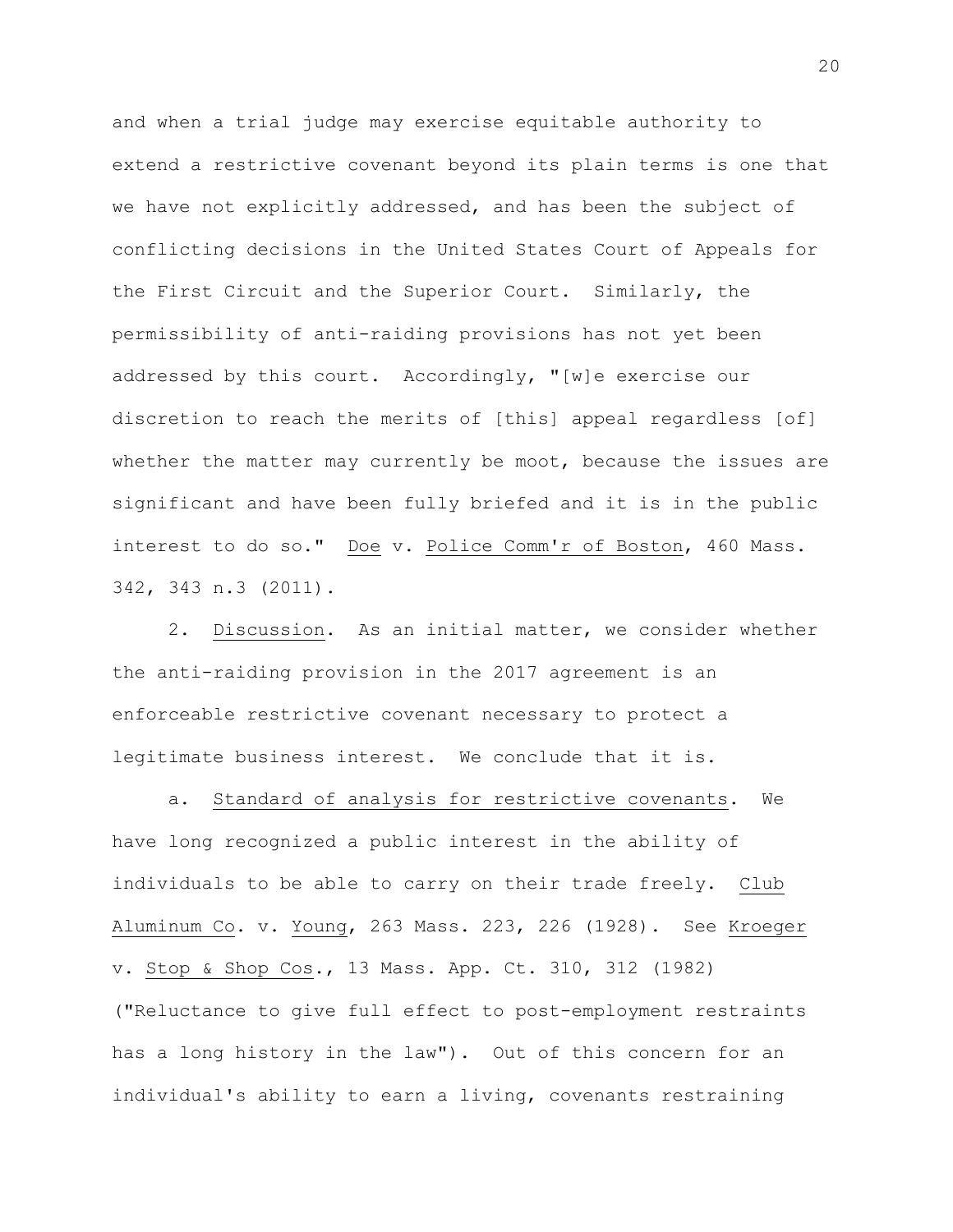competition are only enforceable to the extent that they are reasonable. See Whitinsville Plaza, Inc. v. Kotseas, 378 Mass. 85, 102 (1979); All Stainless, Inc. v. Colby, 364 Mass. 773, 778 (1974); Kroeger, supra. See also Oxford Global Resources, LLC v. Hernandez, 480 Mass. 462, 471 (2018) (observing that "same principles" apply to both noncompetition and nonsolicitation provisions); Restatement (Second) of Contracts § 186 (1981). Such a restrictive covenant is only reasonable, and thus enforceable, if it is (1) necessary to protect a legitimate business interest, (2) reasonably limited in time and space, and (3) consonant with the public interest. Boulanger v. Dunkin' Donuts Inc., 442 Mass. 635, 639 (2004), cert. denied, 544 U.S. 922 (2005). If the covenant is found to be too broad "in time, in space or in any other respect," the court will only enforce the agreement "to the extent that is reasonable and to the extent that it is severable for the purposes of enforcement." All Stainless, Inc., supra.

Because we assess the reasonableness of covenants restraining competition "in light of the facts in each case," the context in which the covenant arises affects our analysis. Boulanger, 442 Mass. at 639. Such covenants typically arise in the context of an employment agreement or a sale of a business. Id. Whether a restrictive covenant arises in one context or the other has been considered relevant to the parties' relative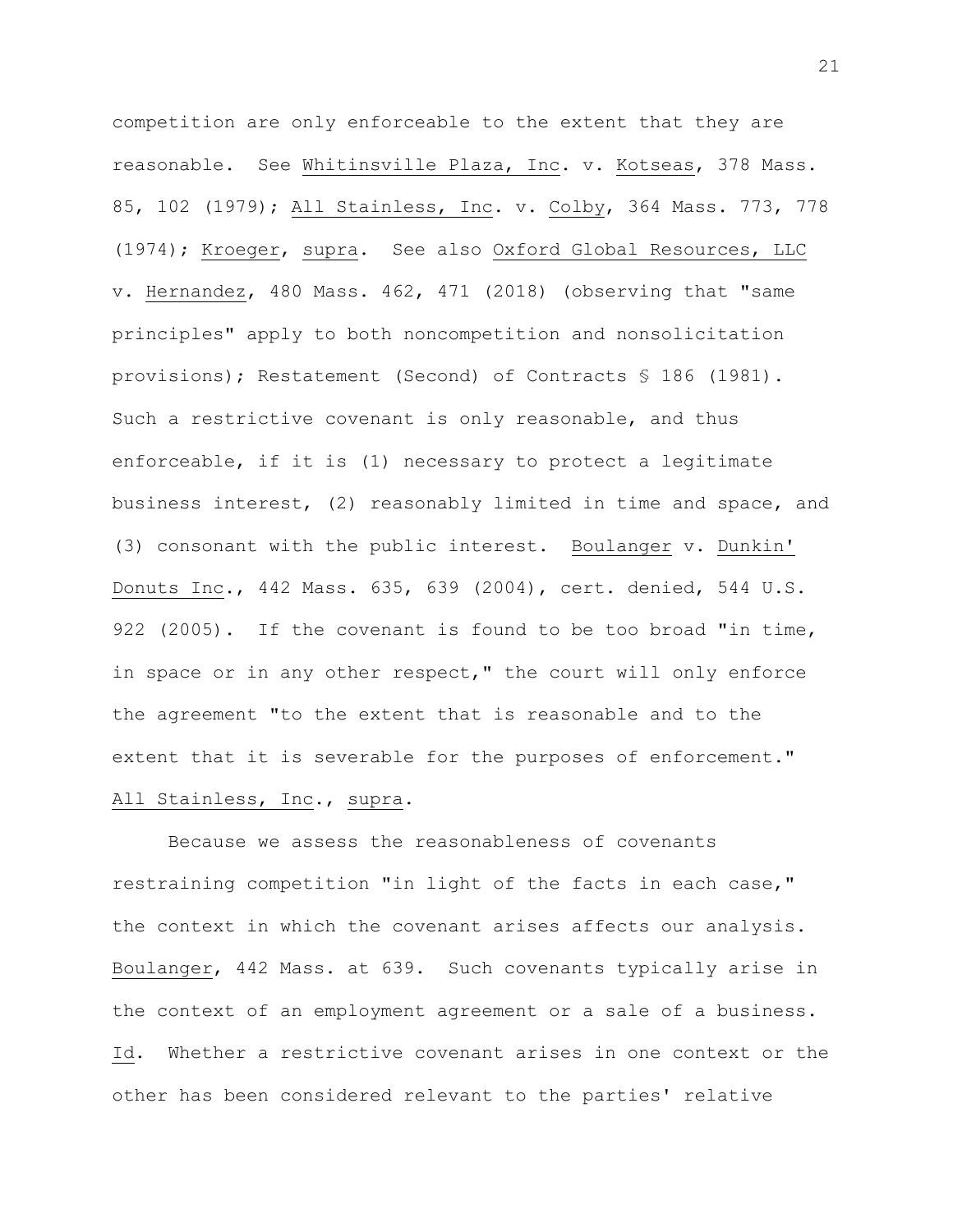bargaining power, the hardship to the promisor of abiding by the terms of the restrictive covenant, and thus the over-all reasonableness of the restriction.

Restrictive covenants arising in the context of an employment agreement traditionally restrain the ability of an employee to compete with his or her employer for a certain period of time posttermination in a specific geographic area. See, e.g., All Stainless, Inc., 364 Mass. at 774-775 (involving restrictive covenant prohibiting employee from competing with employer in New England or New York for two-year period posttermination). Such postemployment restraints are often the product of unequal bargaining power. Restatement (Second) of Contracts § 188 (1981). Employees are "likely to give scant attention to the hardship [they] may later suffer through loss of [their] livelihood." Id. They often also agree to such restraints without the assistance of counsel. See Wells v. Wells, 9 Mass. App. Ct. 321, 323–328 (1980).

By contrast, "[c]oncern about the restricted individual and the probability of unequal bargaining power between an employer and an employee recedes when the restriction arises in the context of the sale of a business or . . . the sale of an interest in a business." Id. at 324. Buyers and sellers are more likely to have equal bargaining power and legal representation, the seller is likely to be able to rely on the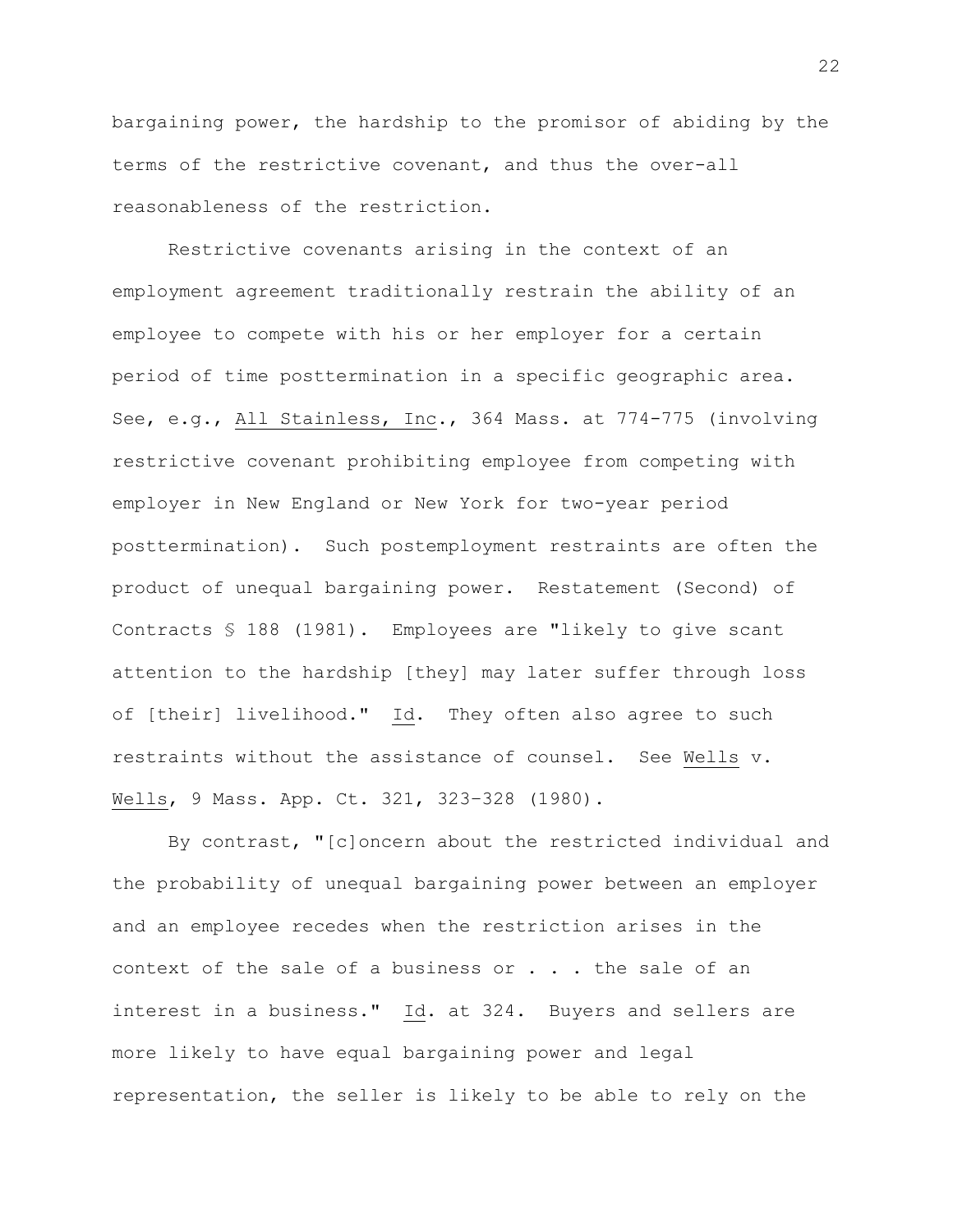proceeds of the sale to temporarily refrain from competition with the buyer, and the seller is typically paid a premium for agreeing not to compete with the buyer. See Alexander & Alexander, Inc. v. Danahy, 21 Mass. App. Ct. 488, 496 (1986). Moreover, where the sale includes good will, "a broad noncompetition agreement may be necessary to assure that the buyer receives that which he [or she] purchased." Id. In light of these significant differences, restrictive covenants entered into as part of a sale of a business are examined less critically than those entered into as part of an employment agreement. Boulanger, 442 Mass. at 639.

Whether a restrictive covenant arises in the context of an employment agreement or a sale of a business is particularly relevant where, as here, the parties dispute whether the restriction is necessary to protect a legitimate business interest.<sup>16</sup> In the employer-employee context, the legitimate business interests that may be protected consist of trade secrets, confidential information, and good will. New England Canteen Serv., Inc. v. Ashley, 372 Mass. 671, 674 (1977). By contrast, "in the buyer-seller context, restrictions 'are not rendered unenforceable merely because they protect an interest

<sup>16</sup> On appeal, McGovern does not arque that the 2017 agreement's restrictive covenant, as written, was unreasonable in scope or that it was injurious to the public interest.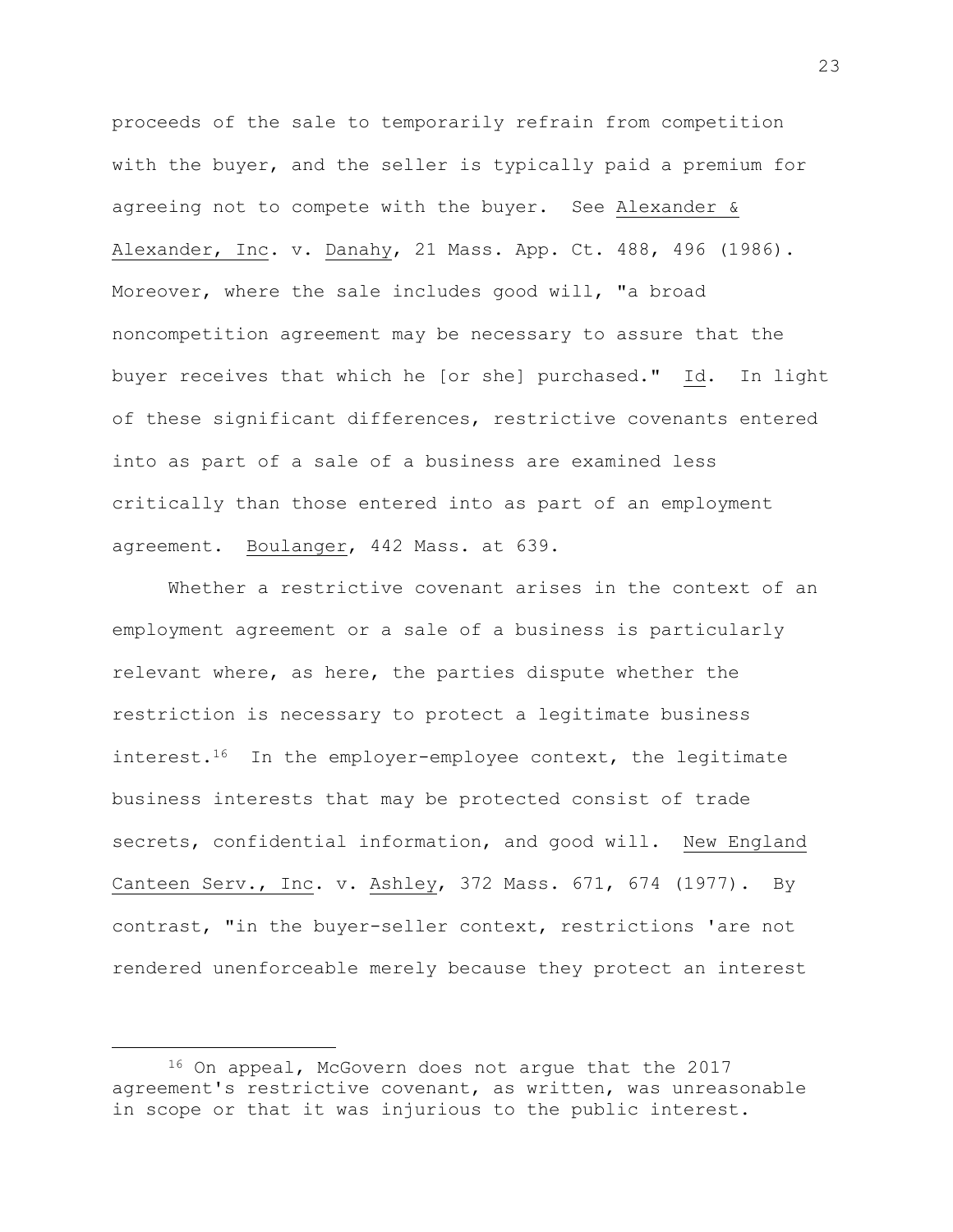we might not recognize in any employment setting.'" Wells, 9 Mass. App. Ct. at 325, quoting Whitinsville Plaza, Inc., 378 Mass. at 102. Rather, "[u]nreasonableness in time, space, or product line, or obstruction of the public interest, are the principal bars to enforcement." Wells, supra, quoting Whitinsville Plaza, Inc., supra at 102-103. Where a covenant is connected both to the sale of a business and to an employment relationship, "[i]t is [thus] important to identify at the outset to which aspect of the arrangement" the restrictive covenant "primarily relate[s]." Alexander & Alexander, Inc., 21 Mass. App. Ct. at 496. See Boulanger, 442 Mass. at 640 (examining whether covenant contained within franchise agreement more closely resembles employment covenant or sale of business covenant). With these principles in mind, we examine how to classify the restrictive covenant contained within the 2017 agreement.

b. Classification of 2017 agreement. The issue whether the 2017 restrictive covenant may be characterized as arising within the employer-employee or sale of a business context is not completely straightforward. It has elements of both. See Alexander & Alexander, Inc., 21 Mass. App. Ct. at 495-496. McGovern was a high-level executive but also a founder and minority shareholder in the company with whom he signed the agreement. His employment had been terminated before either the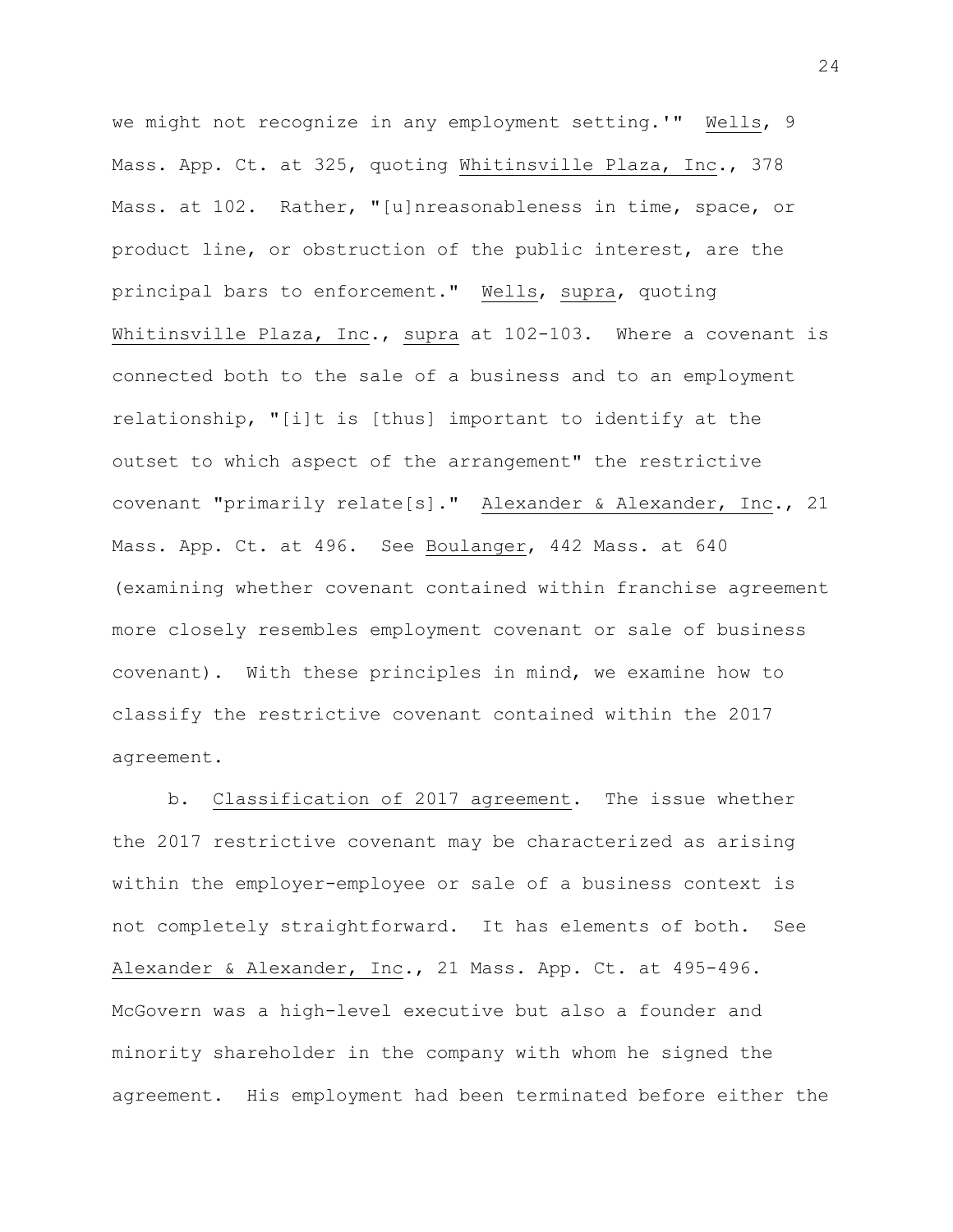2016 or 2017 agreement. Those agreements were also directed at buying out his interest in the company, not defining the terms and conditions or termination of his employment. That being said, the sale of McGovern's business interest did not resemble a prototypical arm's-length transaction with a third-party purchaser. Rather, Rosenberg and Abrams pressured McGovern to sell his interest to them, despite the fact that Abrams's company was the majority shareholder in a closely held corporation and owed a fiduciary duty of utmost good faith and loyalty in its dealings with minority shareholders. See Wilkes, 370 Mass. at 850.

Further, the restrictive covenant at issue was not unrelated to McGovern's prior employment in the company. According to Rosenberg, the 2016 restrictive covenant was formulated in response to McGovern's role, or at least the knowledge he had acquired, as vice-president of operations, an employment position within the company, rather than his position as minority owner of the company. At the same time, the restrictive covenant in the 2016 repurchase agreement was an integral part of the sale of McGovern's minority interest, and the 2017 agreement served as a settlement agreement of the dispute arising out of that agreement. See Alexander & Alexander, Inc., 21 Mass. App. Ct. at 497 (where restrictive covenants were treated as "integral part" of agreement for sale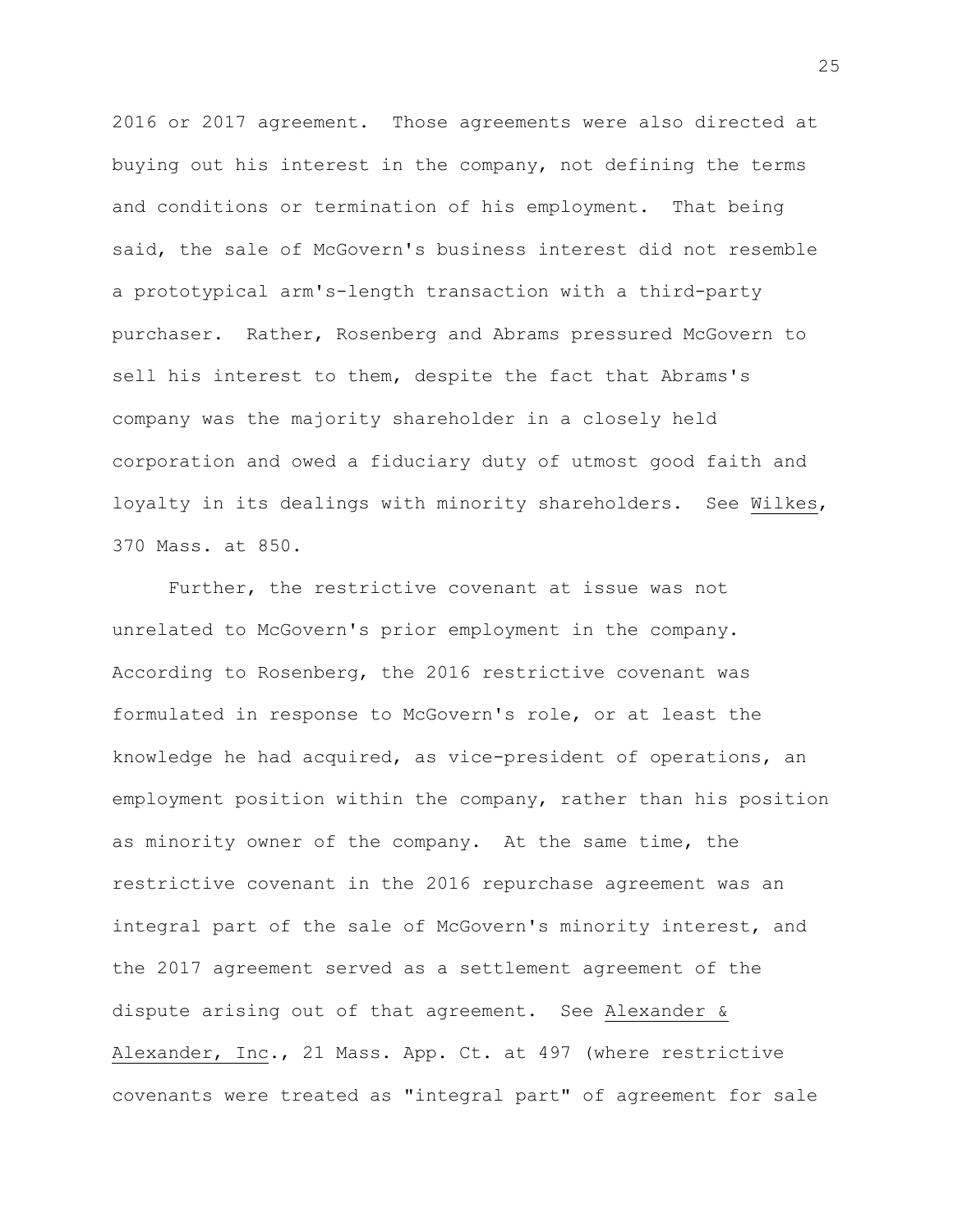of business, "there is no reason for us to view them as something other than what they purport to be").

Upon examination of the context and characteristics of the 2017 anti-raiding provision, we conclude that the restrictive covenant is more appropriately deemed to arise within the sale of a business rather than the employment context. When McGovern entered into negotiations that led to the 2016 repurchase agreement, he was no longer a Prime employee and remained free to compete with that business. By the time he negotiated the 2017 agreement, McGovern's employment was long past. The 2016 and 2017 agreements were therefore much more closely associated with the sale of McGovern's business interest than his prior employment, particularly the 2017 agreement. Further, McGovern was aided by counsel throughout the negotiation process and, as the trial judge found, he was no longer in an unequal bargaining position typical of the employer-employee context by the time he entered into the 2017 agreement.<sup>17</sup> See Wells, 9 Mass. App. Ct.

i<br>L

<sup>&</sup>lt;sup>17</sup> We also note that McGovern had significantly more bargaining power than a standard employee. He was a cofounder and former minority owner who had also worked as an executive for the very company against which he was negotiating. See Kroeger v. Stop & Shop Cos., 13 Mass. App. Ct. 310, 319 (1982) (key employee's elevated bargaining status "enlarge[s] judicial tolerance of restraints by an employer which might be seen as unreasonable between parties of unequal bargaining strength"). Additionally, McGovern was also in the process of developing his own automotive group, demonstrating that he had a sophisticated understanding of the intricacies of the corporate form.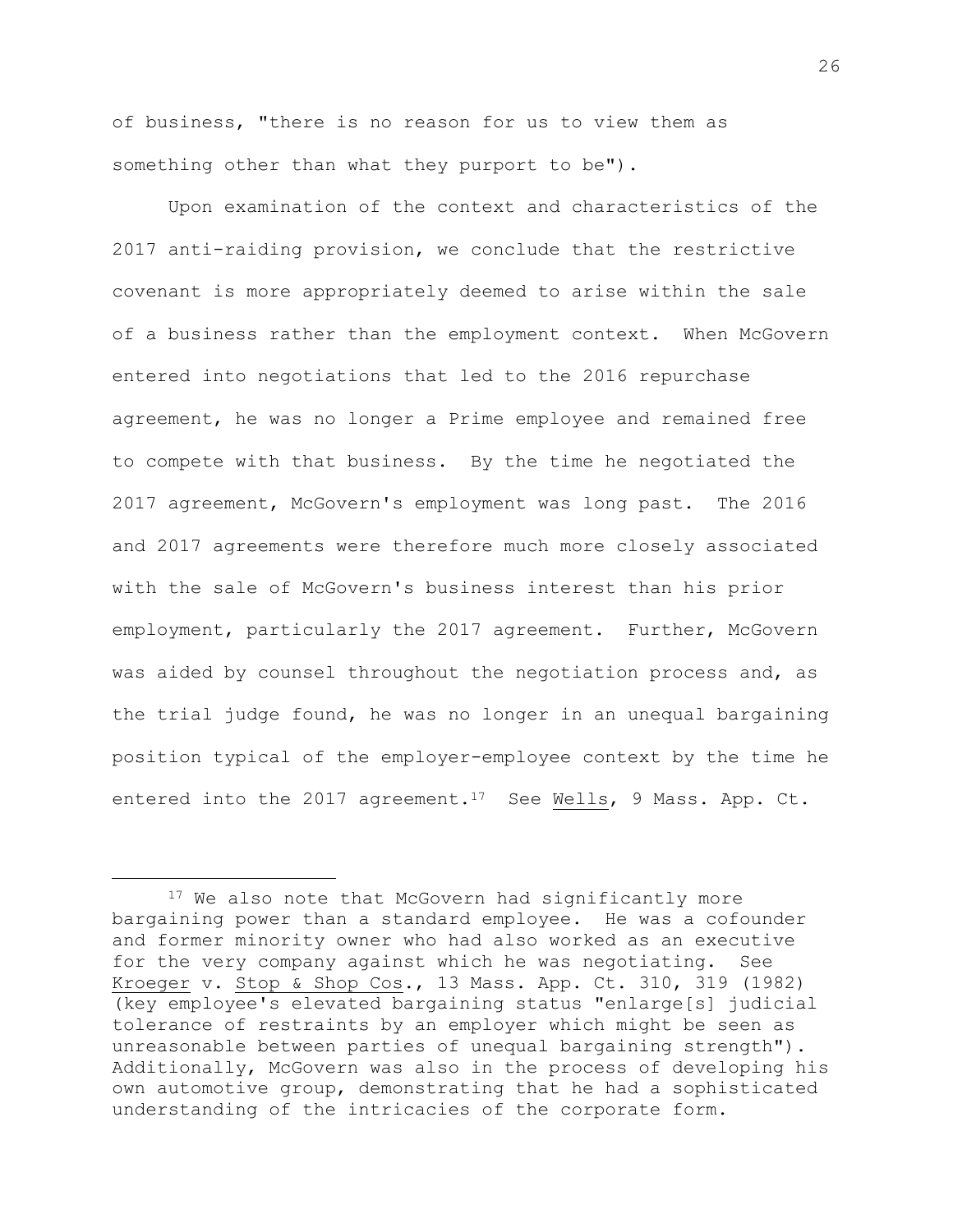at 323–328 (compulsion typically present in employment context). Although it does not fit neatly into either category, we conclude that the 2017 anti-raiding restriction should be analyzed as arising within the context of a sale of business interest, not an employment agreement. See Boulanger, 442 Mass. at 640.

In determining that the 2017 anti-raiding covenant is more properly considered as arising from the sale of a business interest rather than a restrictive covenant in employment, we do recognize that the 2017 covenant placed some limitation on the employment rights of Prime employees who were not parties to the agreement. They could not be raided, and therefore employed, by McGovern. That restriction on employment does not, however, present the same concerns as traditional noncompetition agreements in the employment context. Rather than directly prohibiting an employee from going to work for any competitor within a certain geographic region, the restrictive covenant contained within the 2017 agreement only indirectly prohibited employment with a single competitor. Contrast Marine Contrs. Co. v. Hurley, 365 Mass. 280, 283 (1974) (restrictive covenant prohibiting employee from competing with employer, directly or indirectly, within one hundred mile radius of Boston for five years); All Stainless, Inc., 364 Mass. at 774-775 (prohibiting employee from competing in New England or New York for two-year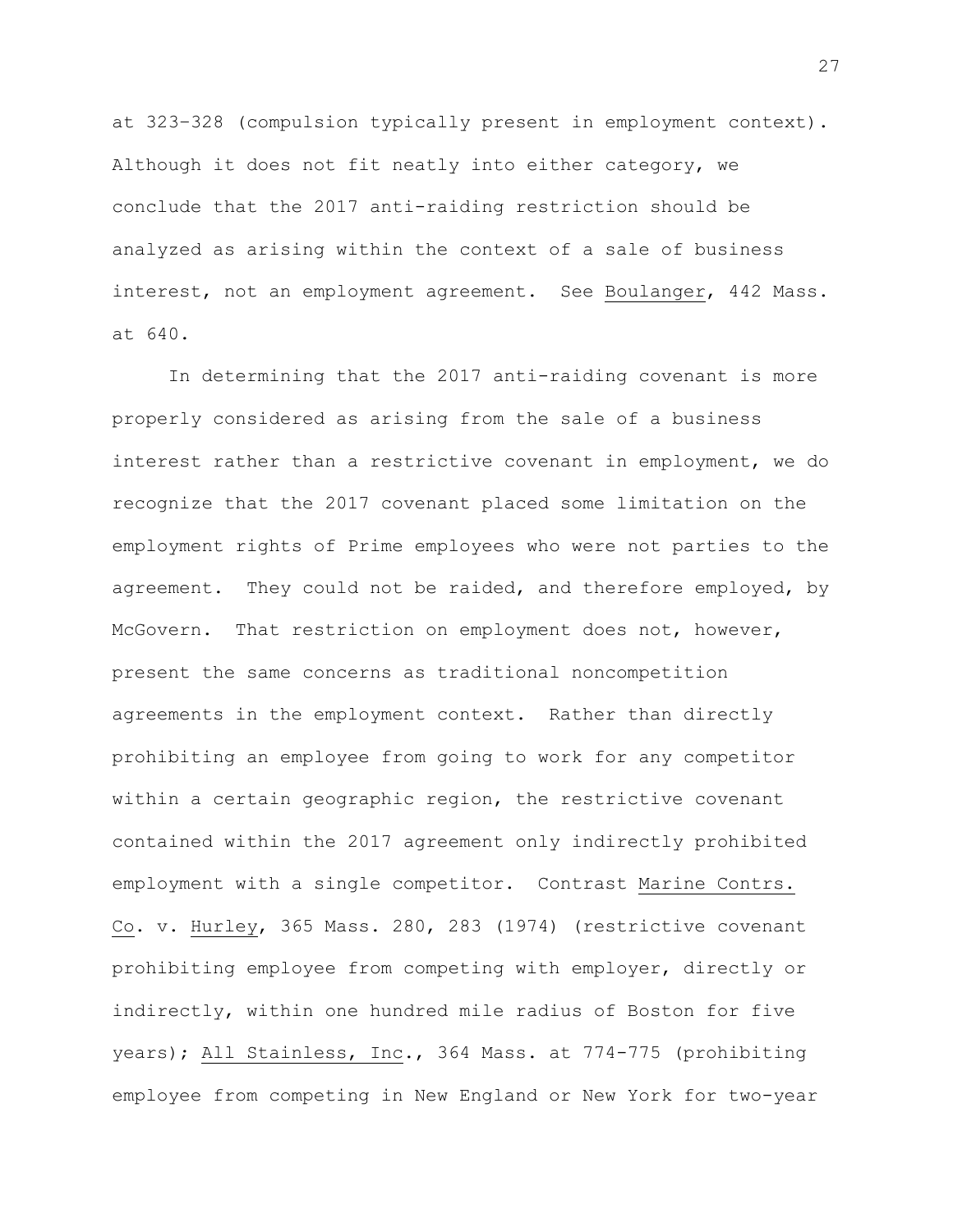period posttermination). Nor has evidence been presented to indicate that McGovern Motors is the only, or even the primary, competitor to Prime in the region. Thus, the 2017 restrictive covenant does not implicate concerns about "an individual's ability to earn a living and to protect against monopoly" to the same extent as a traditional employee noncompetition agreement. See Wells, 9 Mass. App. Ct. at 323.

To summarize, in light of McGovern's bargaining power and legal representation, as well as the covenant's direct connection to McGovern's sale of his minority interest and only indirect connection to his prior employment, we conclude that the restrictive covenant contained within the 2017 agreement is more akin to the sale of a business interest than to an employment relationship. Having concluded that the 2017 restrictive covenant arose in a context akin to the sale of a business, we next turn to whether the anti-raiding purpose of the covenant constitutes a legitimate business interest in this context.

c. Anti-raiding interest. We note at the outset that protection from "ordinary competition" is not a legitimate business interest in any context, and a restrictive covenant "designed solely for that purpose will not be enforced." See Marine Contrs. Co., 365 Mass. at 287-288. While trade secrets, confidential information, and conventional good will do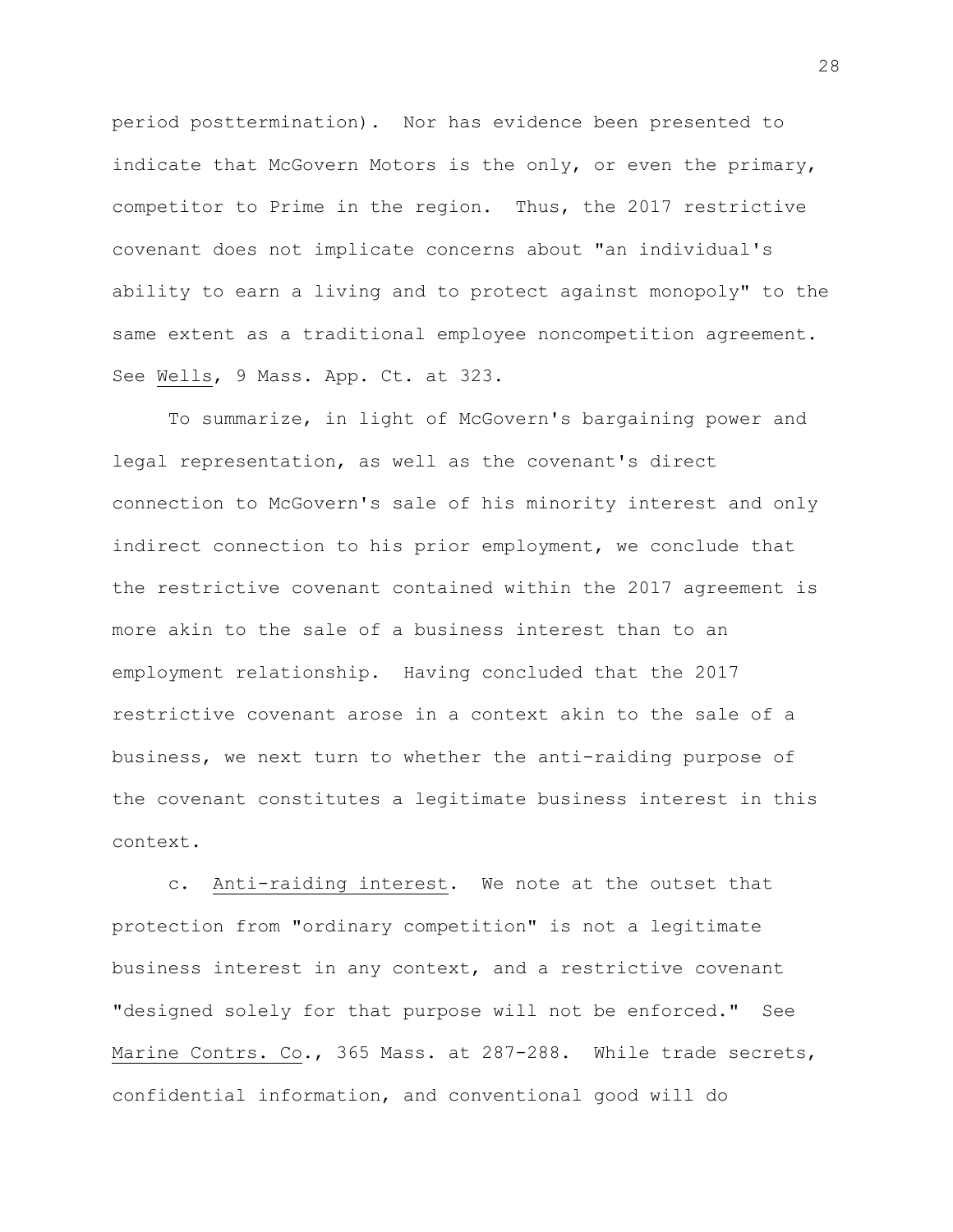constitute legitimate business interests in the employment context, the trial judge found that the anti-raiding provision at issue did not pertain to those interests. However, "[r]easonable business interest[s] in the buyer-seller setting" extend beyond conventional notions of client good will to encompass more expansive interests. Wells, 9 Mass. App. Ct. at 323–328.

The anti-raiding interest at issue here was a specific one. Prime did not simply seek to restrict former employees from competing. To the contrary, Prime did not typically ask its employees to sign noncompetition agreements. Prime employees were, as a general matter, thus free to compete with the company upon their departure. Rather, the interest at issue here pertained specifically to preventing McGovern from raiding Prime of its key employees after his termination. In the circumstances of the instant case, we conclude that Prime's anti-raiding interest was a legitimate one.

Far from stifling ordinary competition, the restrictive covenant permitted McGovern to compete so long as he did not use his inside knowledge to raid Prime's key employees. As an executive and part owner, McGovern was familiar with Prime's employee workforce and was well placed to identify key employees integral to the company's success. For those employees he wished to poach, he could use his inside knowledge of the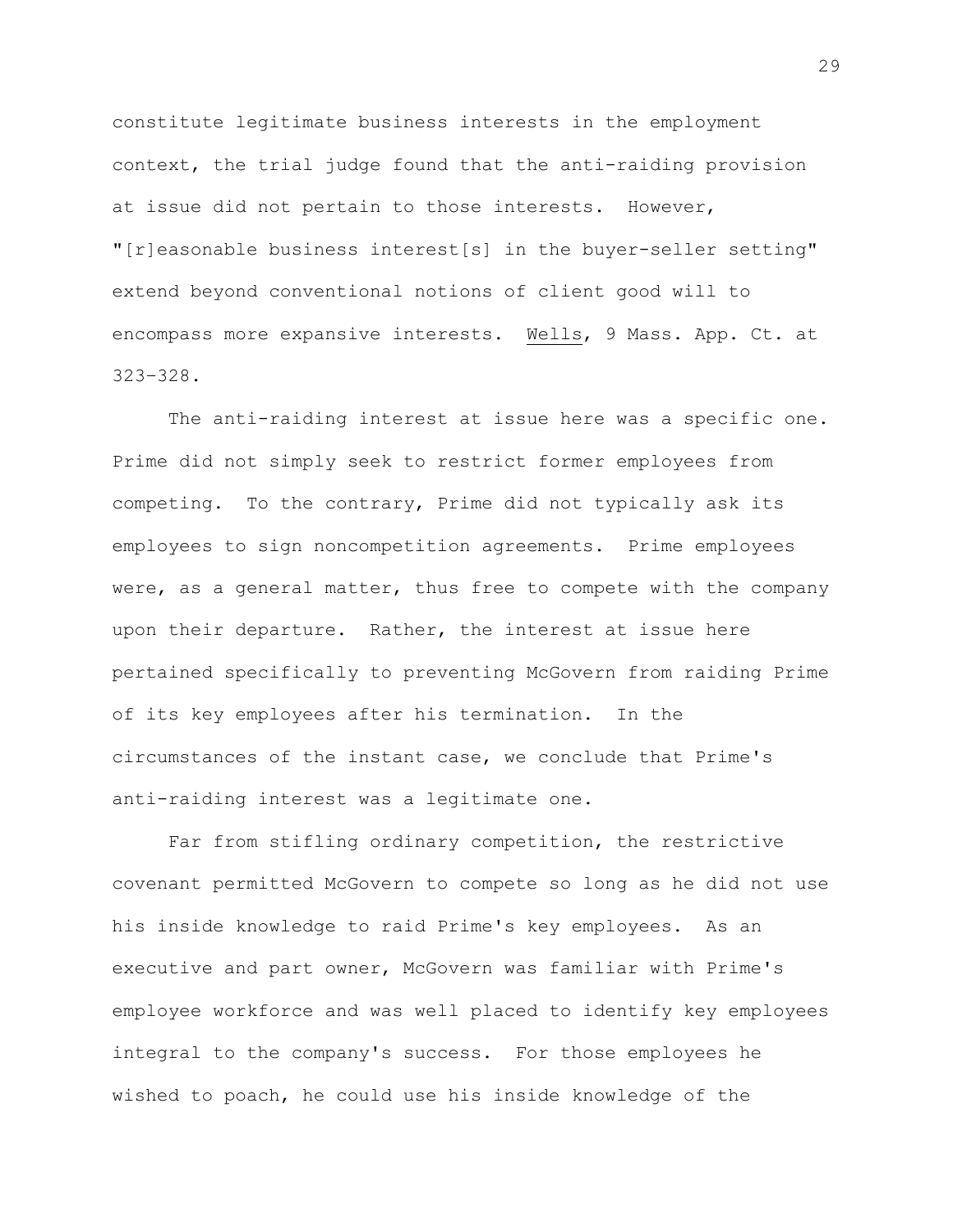company, including its salary structure and internal management dynamics, to successfully solicit them. For example, the record reflects that McGovern was aware of, and perhaps dictated, Fallows's starting salary at Prime. Armed with information about Prime employees' existing compensation plans, McGovern could tailor any solicitation offer to provide more competitive benefits than Prime. He was also aware of the particular strengths, experience, and training of different Prime employees. The 2016 restrictive covenant was thus formulated to ensure that McGovern's competing business did not gain an unfair advantage by using this inside information, in combination with McGovern's position as a competitor, to raid Prime. Importantly, as mentioned supra, regular Prime employees were not generally subject to noncompetition agreements, and the 2016 restrictive covenant only prevented Prime employees from working for McGovern, who was one competitor among several in the region. In the context of the 2017 agreement, which itself sought to settle claims pertaining to purported solicitation in violation of the 2016 repurchase agreement, Prime's interest in preventing McGovern from raiding the company of key employees was a legitimate one.

Additionally, McGovern was able to sell his minority interest at a premium because he agreed to the restrictive covenant contained within the 2016 repurchase agreement. The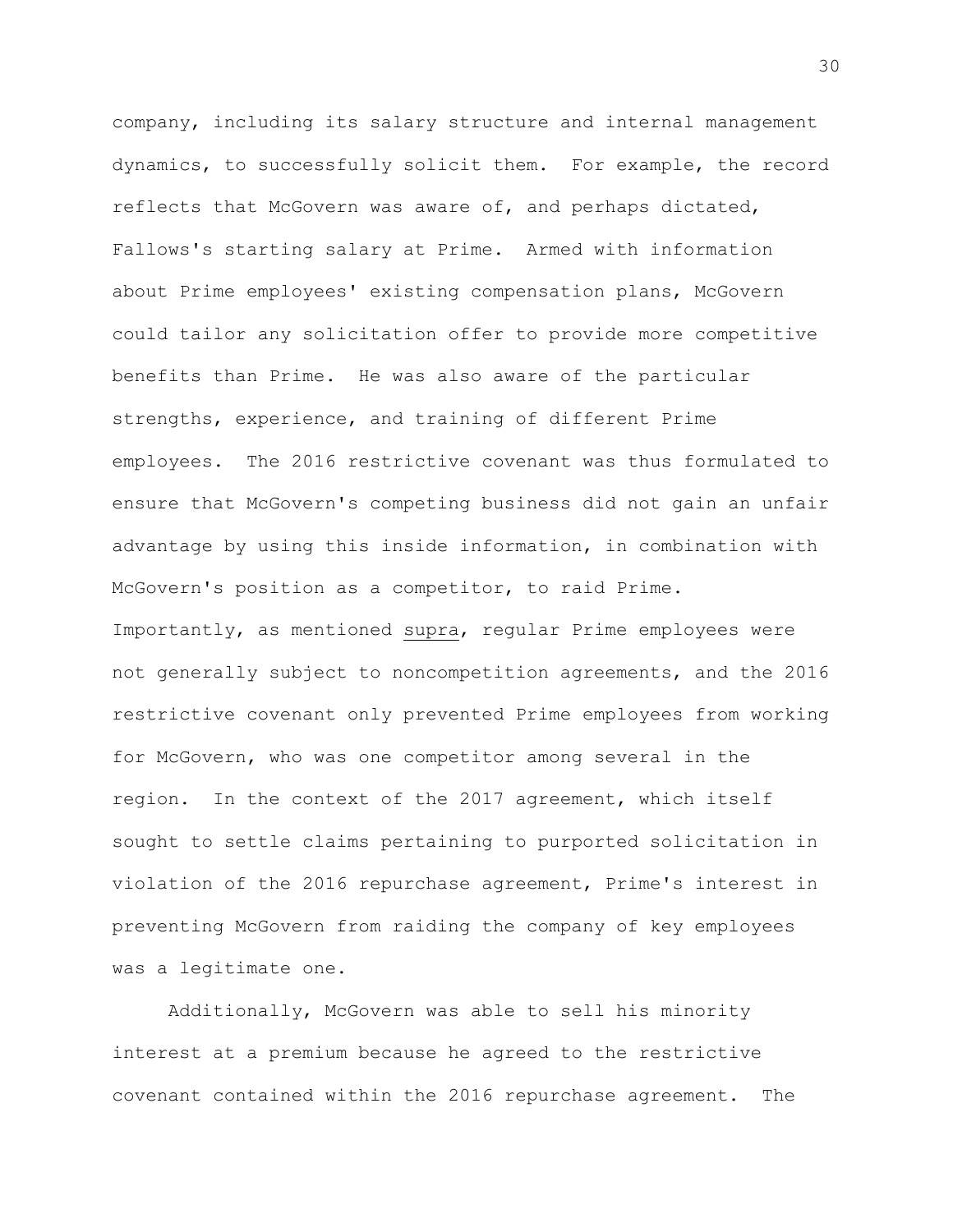purchase price of McGovern's minority interest was determined based on a June 2016 third-party valuation of Prime, which had estimated the fair market value of the entire automotive dealership group. As Rosenberg testified, McGovern's minority interest in Prime, a closely held corporation, was illiquid and would typically be purchased at a discounted value. Rosenberg's uncontested testimony indicates that Rosenberg and Abrams nonetheless agreed to pay McGovern the full value of his minority interest, based on the June 2016 valuation, in exchange for McGovern's willingness to agree to the restrictive covenant contained within the 2016 repurchase agreement. As Rosenberg testified, "if Abrams and I were going to pay . . . McGovern a significant sum of money  $\ldots$  for his membership interest, then we did not want him to raid our company." The 2017 agreement, which was aimed at shoring up the protections of the restrictive covenant contained within the 2016 repurchase agreement, thus served the legitimate business interest of ensuring that McGovern did not "derogate from the value of the business" interest he sold to the other owners of Prime in 2016. Boulanger, 442 Mass. at 645–646. See Wells, 9 Mass. App. Ct. at 324 (same). Cf. Alexander & Alexander, Inc., 21 Mass. App. Ct. at 496 ("Where the sale of the business includes good will, as this sale did, a broad noncompetition agreement may be necessary to assure that the buyer receives that which he purchased").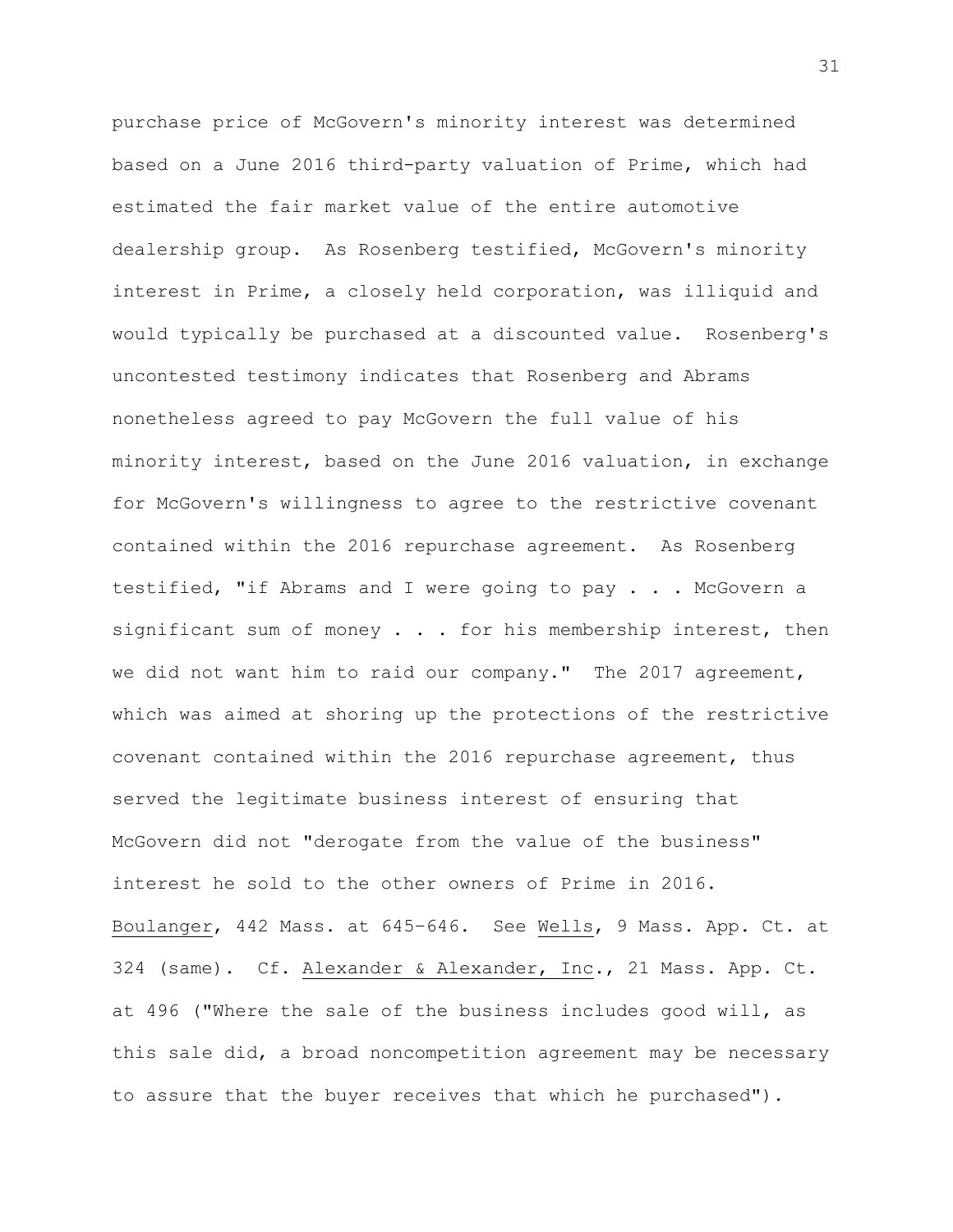Thus, in light of McGovern's prior position within Prime, his present position as a competitor well poised to steal Prime employees, and the additional consideration he received in exchange for agreeing to the restrictive covenant, Prime had a legitimate anti-raiding business interest.

The reasonableness of Prime's anti-raiding interest is exemplified by McGovern's solicitation of Casey. After acquiring the Toyota of Nashua dealership, McGovern experienced a number of challenges to increasing the store's profitability. He felt he needed to "change the culture" of the dealership to improve its performance. McGovern testified that he sought out Casey because he knew that Casey was a very talented and intelligent general manager who worked well with employees. Because McGovern and Casey had formed a personal friendship, McGovern was aware that Casey was looking to acquire an equity ownership interest in a dealership. As the trial judge found, "Casey was just the kind of employee that the anti-raiding provisions . . . [were] designed to protect from solicitation by . . . McGovern." Had McGovern abided by the terms of the 2017 restrictive covenant and refrained from soliciting Casey, it seems unlikely that Casey would have left Prime when he did, thereby depriving Prime of a key employee, and derogating the value of the business interest McGovern sold to Prime.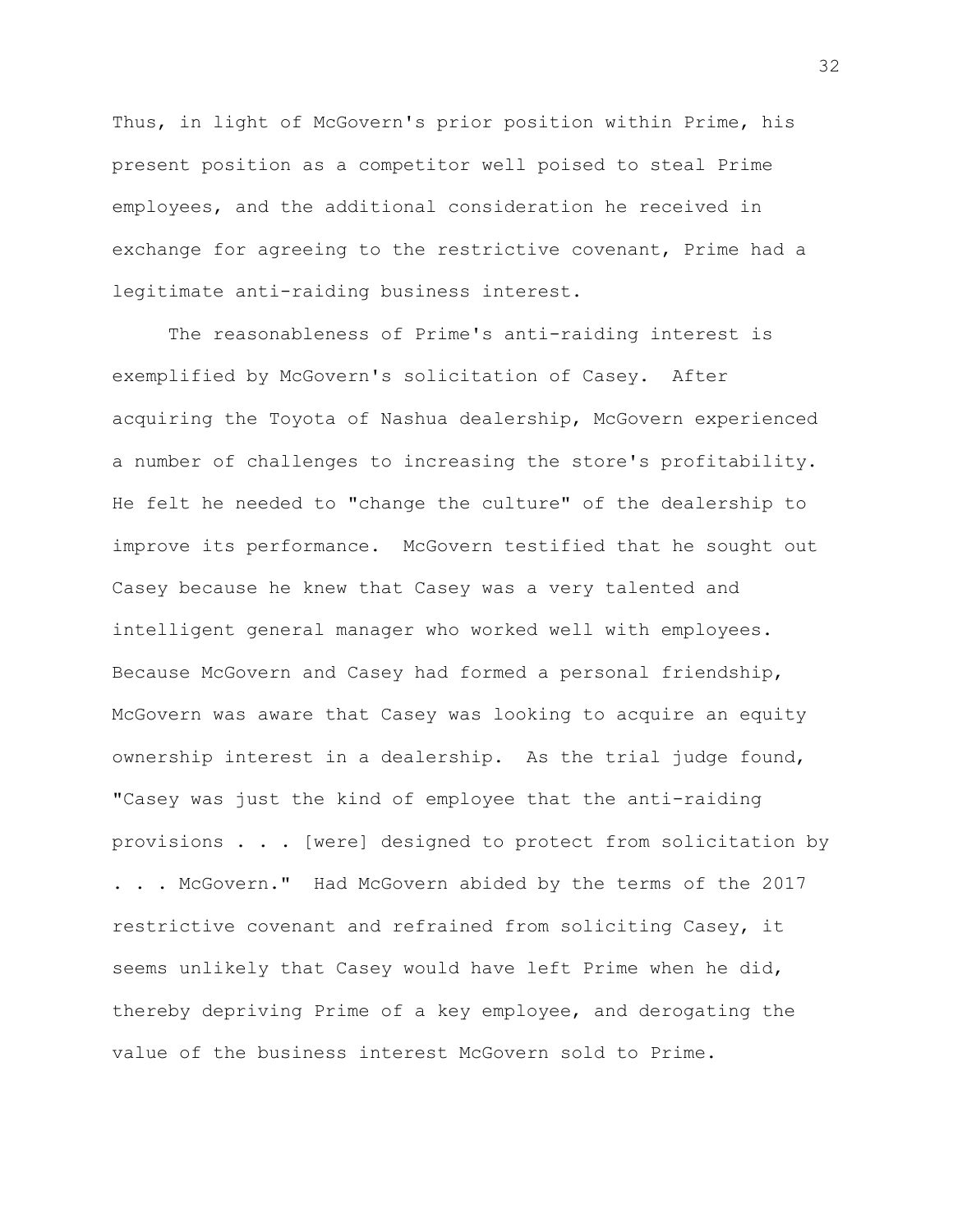d. Injunction extending length of 2017 agreement's restrictive covenant. Having concluded that the 2017 restrictive covenant was necessary to protect a legitimate business interest, we next turn to the propriety of the equitable remedy. In so doing, we review the allowance of injunctive relief for error of law or abuse of discretion. See King v. Town Clerk of Townsend, 480 Mass. 7, 9 (2018); U.S. Bank Nat'l Ass'n v. Schumacher, 467 Mass. 421, 427 (2014).

The judge in this case elected to extend the restrictive covenant contained within the 2017 agreement for an additional year. In fashioning equitable relief, he made clear that he had considered "how to enter relief that would actually serve as a benefit to Prime and not just a penalty to McGovern," as well as "how to fashion relief that would in some measure achieve for Prime what it bargained for in [the restrictive covenant] of the 2017 agreement." The judge explained that he was heavily influenced by evidence suggesting that McGovern had "willfully ignored" the terms of the 2017 agreement and "repeatedly hired people in a manner that [McGovern] knew would be a violation of that agreement." Additionally, the judge found that when Prime's first motion for a preliminary injunction was denied in December 2017, McGovern "became emboldened in his willingness to ignore the contractual provisions that he [had] entered into." Moreover, in response to Prime's second motion for a preliminary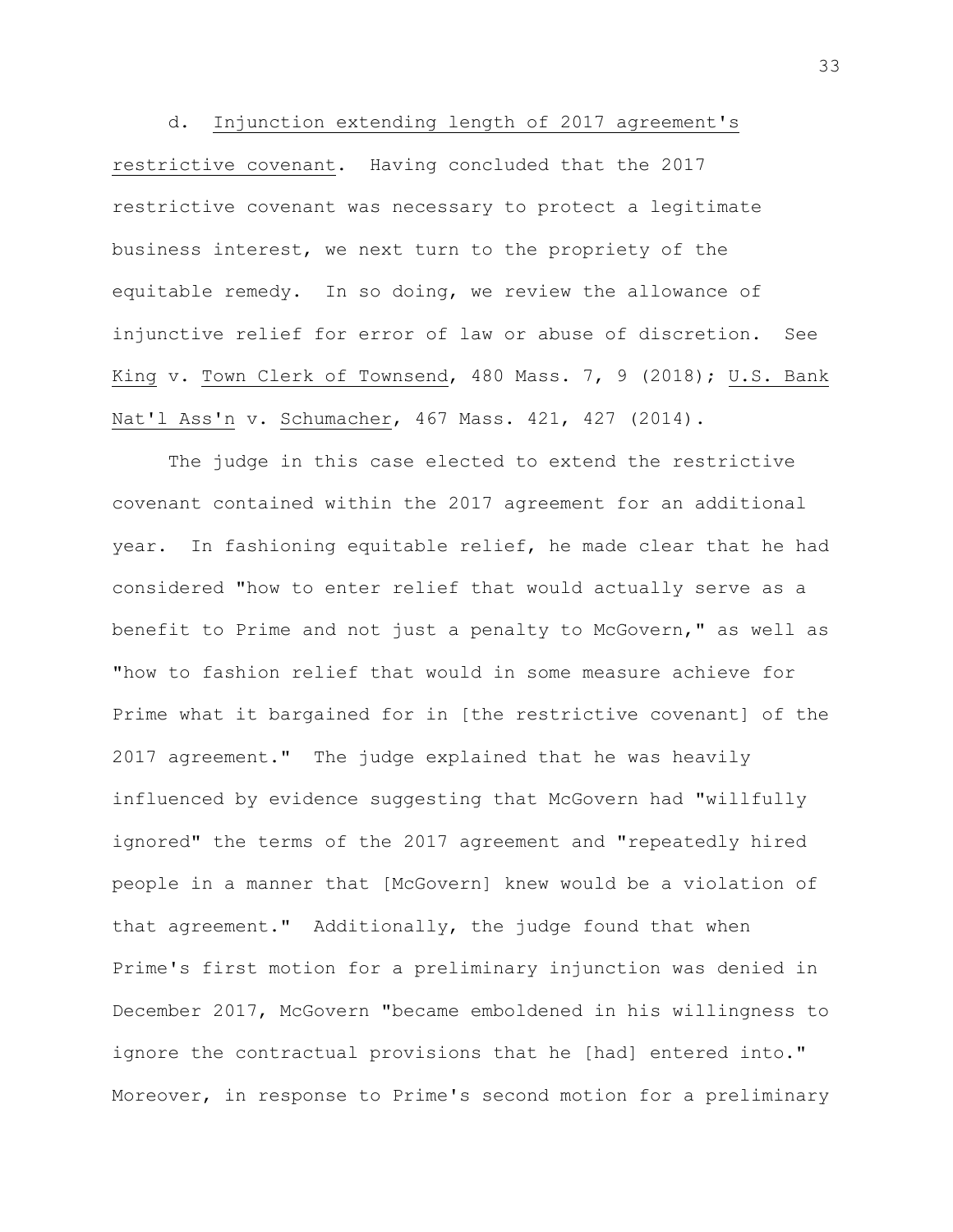injunction in January 2018, McGovern submitted an affidavit to the court that, "to say [it] charitably, was less than candid." In light of this behavior, which understandably tried the patience of the judge, he felt compelled to extend the restrictive covenant period an additional year beyond the terms of the 2017 agreement.

On appeal, McGovern argues that the trial judge lacked the authority to fashion such an equitable remedy or, in the alternative, that such a remedy was not warranted here. We conclude that while there may be circumstances in which extending a restrictive covenant beyond its original term may be appropriate in the context of the sale of a business interest, the existing record of this case does not warrant such an extension.

At least in the employment context, we have emphasized the gravity of, and have strictly enforced, restrictions on awarding equitable relief beyond the scope of a restrictive covenant contained within a traditional noncompetition agreement. Because such agreements serve as a direct restraint on an individual employee's ability to earn a living, we have not allowed the extension of the period of restraint beyond the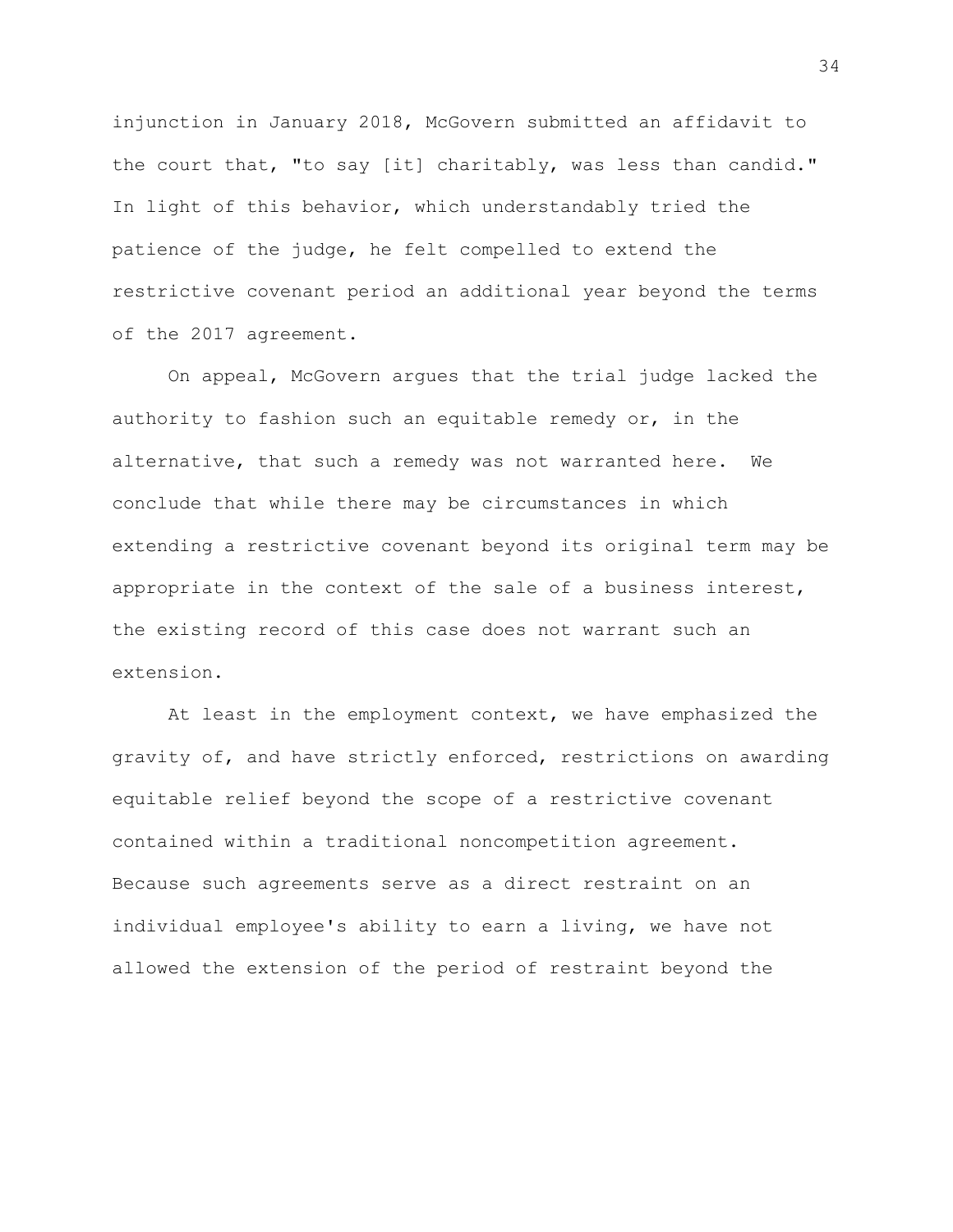terms of the agreement.<sup>18</sup> See All Stainless, Inc., 364 Mass. at 777 ("because the period of the [restrictive covenant] has expired, [the plaintiff] is left to the recovery of any damages arising from [the violation of the covenant]"); Sherman  $v$ . Pfefferkorn, 241 Mass. 468, 477 (1922) (holding, in context of employment noncompetition agreement, that "the contract bounds the rights of the parties as to time, and after the expiration of the period the prohibition ceases to exist; on this record the plaintiff ought not to be afforded equitable relief for a time beyond that for which the individual defendant contracted"). See also EMC Corp. v. Arturi, 655 F.3d 75, 77 (1st Cir. 2011) (as explained by Justice Souter, writing for First Circuit in employment case, "[t]he unequivocal character of the [Massachusetts] rule [regarding extending the terms of employment restrictive covenants] creates a frosty climate for [a company's] attempt to avoid it" [footnote omitted]); A-Copy, Inc. v. Michaelson, 599 F.2d 450, 452 (1st Cir. 1978) (explaining, in another case involving restrictive covenant in employment context, that "the Supreme Judicial Court of Massachusetts has indicated that when the period of restraint has expired, even where the delay was substantially caused by

 $18$  We need not decide today whether there are any possible circumstances under which a traditional employee noncompetition agreement equitably may be extended beyond its terms.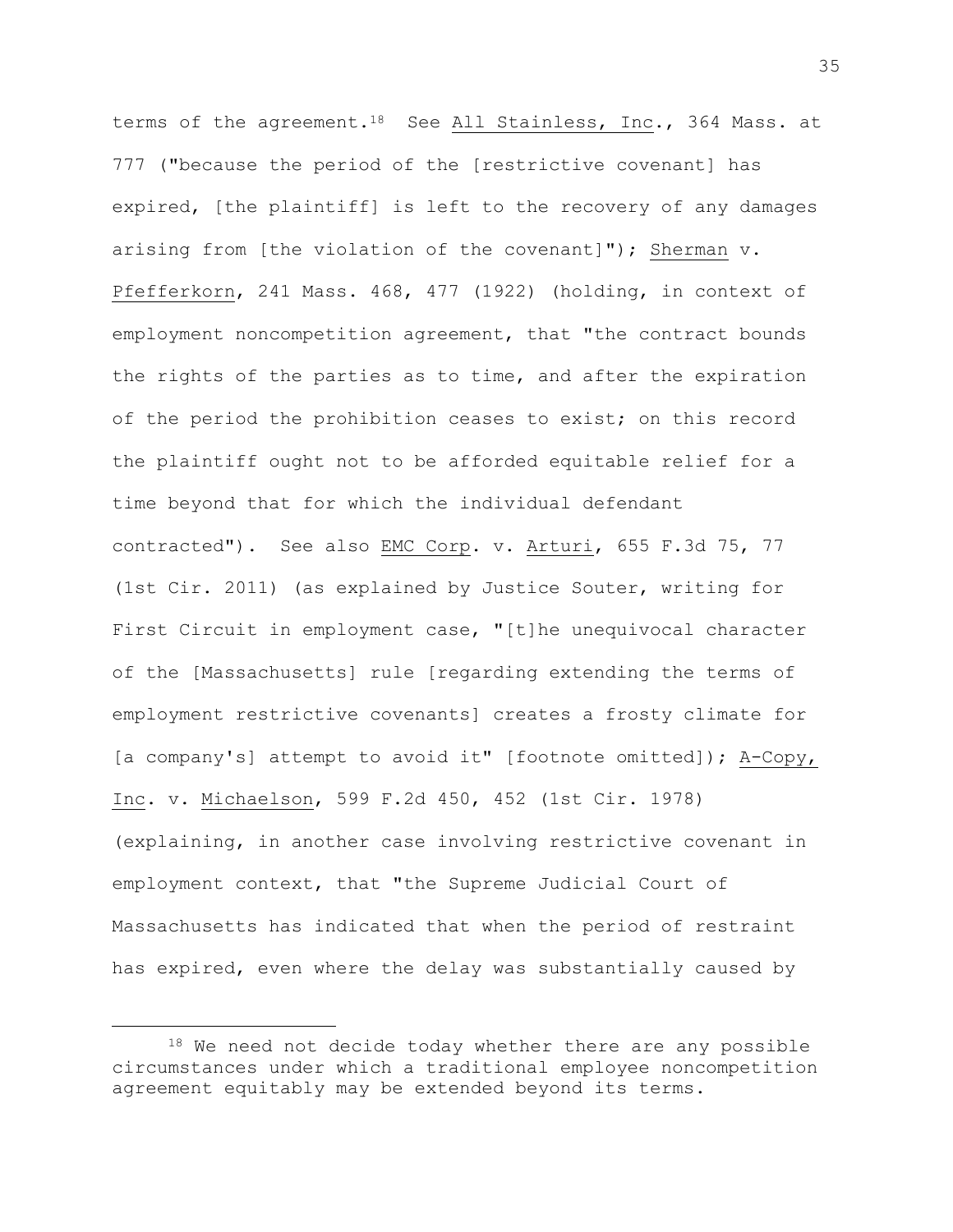the time consumed in legal appeals, specific relief is inappropriate and the injured party is left to his damages remedy").<sup>19</sup> As discussed supra, however, the restrictive covenant at issue is not a traditional noncompetition provision arising in the context of an employment agreement. We now consider whether, and under what circumstances, a judge may equitably extend the length of a restrictive covenant like the one at issue here, which arises in the context of a sale of business rather than employment.

Covenants restricting competition arise within the realm of contract law. As such, "[u]nder freedom of contract principles, generally, parties are held to the express terms of their contract." TAL Fin. Corp. v. CSC Consulting, Inc., 446 Mass. 422, 430 (2006). Cf. Shahin v. I.E.S. Inc., 83 Mass. App. Ct. 908, 909 (2013); National Med. Care, Inc. v. Zigelbaum, 18 Mass. App. Ct. 570, 575–576 (1984) ("We cannot rewrite the contract to cure an oversight or relieve a party from the consequences of the failure to adhere to its plain terms"). Those terms plainly

<sup>19</sup> In limited circumstances, we have been willing, even in the employment context, to enforce a restrictive covenant beyond its expiration date by mutual agreement, see Middlesex Neurological Assocs., Inc. v. Cohen, 3 Mass. App. Ct. 126, 127 n.1 (1975). We have also been willing to extend the duration of a restrictive covenant in the context of the sale of a business where no end date had been present in the written contract and one was originally fashioned by a trial judge, see Wells v. Wells, 9 Mass. App. Ct. 321, 327-328 (1980). No such circumstance is present here.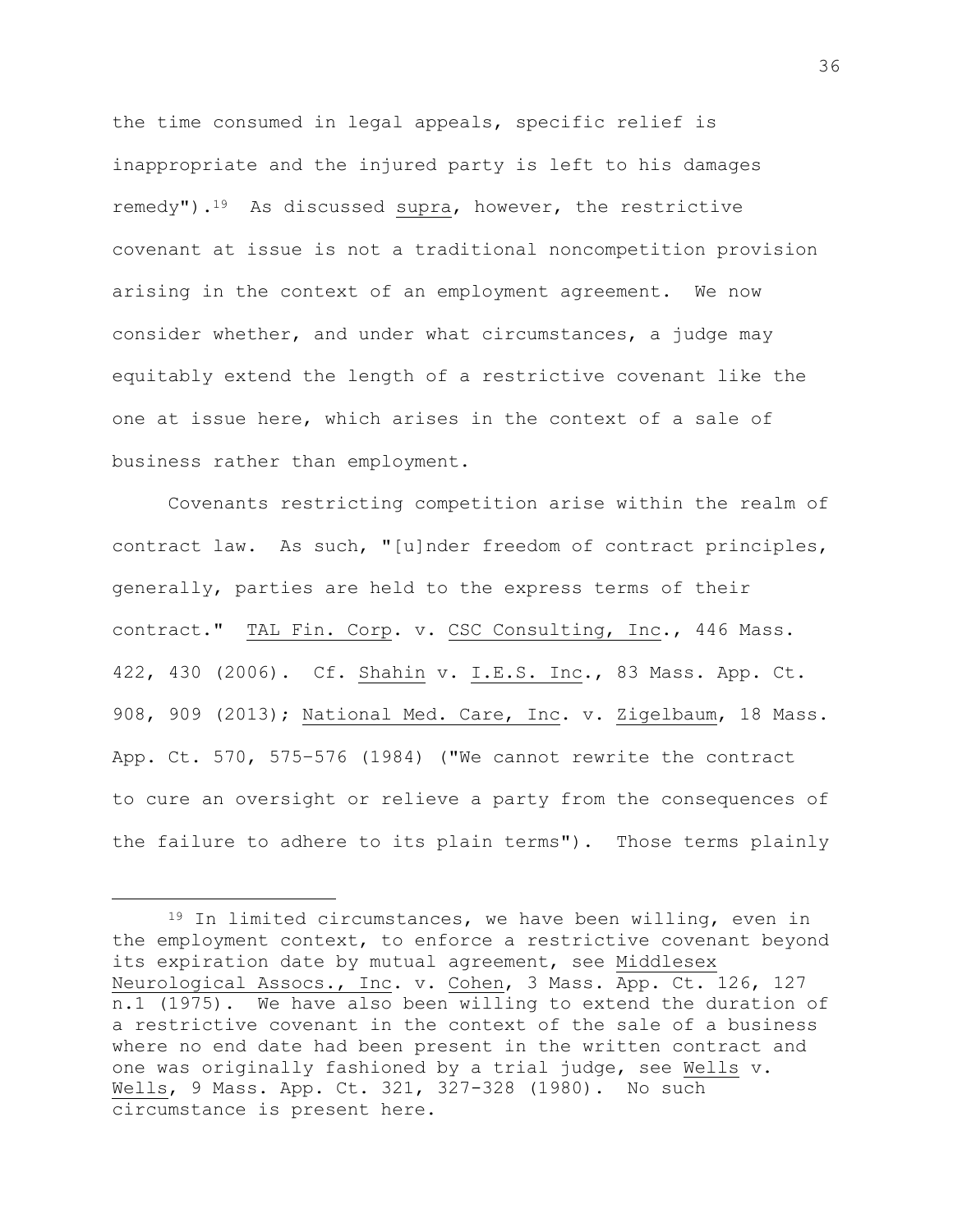include the time period set out in the contract. Moreover, as discussed supra, we greatly disfavor restrictions on an individual's ability to freely earn a living.

The restrictive covenant at issue here does not, however, preclude anyone from earning a living. McGovern was allowed to freely compete so long as he did not raid his former employer's employees. The provision also did not prohibit Prime employees from competing with Prime generally, but just prevented them from working for McGovern Motors specifically, which appears to have been one competitor among several in the region. The antiraiding provision also served a legitimate purpose, which was, as explained supra, to ensure that Prime received the value of its purchase of McGovern's interest in the company. This interest would have been derogated if McGovern was allowed to raid the company after he sold his ownership share. If the anti-raiding provision was not enforced, Prime would not receive the value of its purchase price.

In this context, we conclude that awarding equitable relief that extends the scope of the restrictive covenant beyond its plain terms may be proper, but only if the party seeking to expand the terms of the restrictive covenant has demonstrated that monetary damages would provide inadequate relief. This requires more than a mere articulation of the harm that the plaintiff has suffered. Rather, a plaintiff must either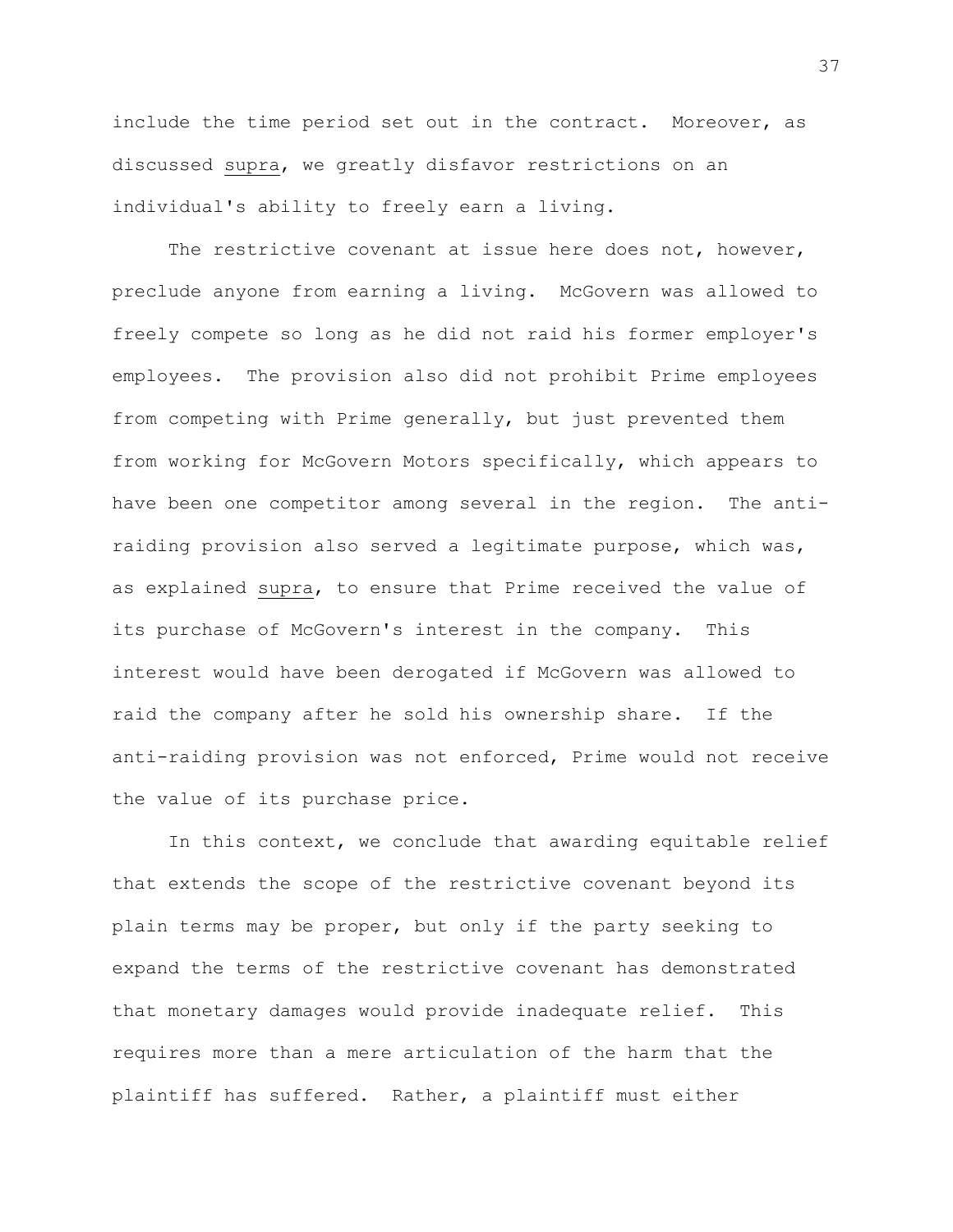demonstrate why monetary damages cannot be reasonably estimated, or calculate the monetary damages incurred and demonstrate why damages would nonetheless be insufficient such that extraordinary relief is warranted.

Here, the record does not reflect that Prime sought to extend the injunction beyond the terms of the contract due to either the inability to calculate or the inadequacy of damages.<sup>20</sup> Nor does the record demonstrate the type of threat to an ongoing business that cannot be compensated by money damages, or that money damages might not be available due to the precarious state of the raider's finances. Rather, Rosenberg indicated at trial that Prime had not yet attempted to perform a damages calculation, although it intended to seek damages after the trial in equity. Thus, there are no findings before this court as to the inadequacy of monetary damages, or the basis for that

<sup>20</sup> We note that the 2017 agreement provides that Prime is entitled to "all damages and remedies available under applicable law," and that McGovern "consent[s] to the entry of preliminary or permanent injunctive relief . . . without the need to prove irreparable harm." While this provision appears to remove the irreparable harm requirement from the burden in seeking a preliminary injunction, we do not read it as eliminating the need to demonstrate the insufficiency of damages to extend the preliminary injunction. It is not a tolling agreement. Both parties have recognized that the 2017 agreement does not include a tolling provision to extend the expiration of the covenant pending the resolution of litigation for breaches of the agreement. Neither party contends that this provision serves the same purpose. Indeed, neither party makes any argument whatsoever regarding the significance or effect of this provision.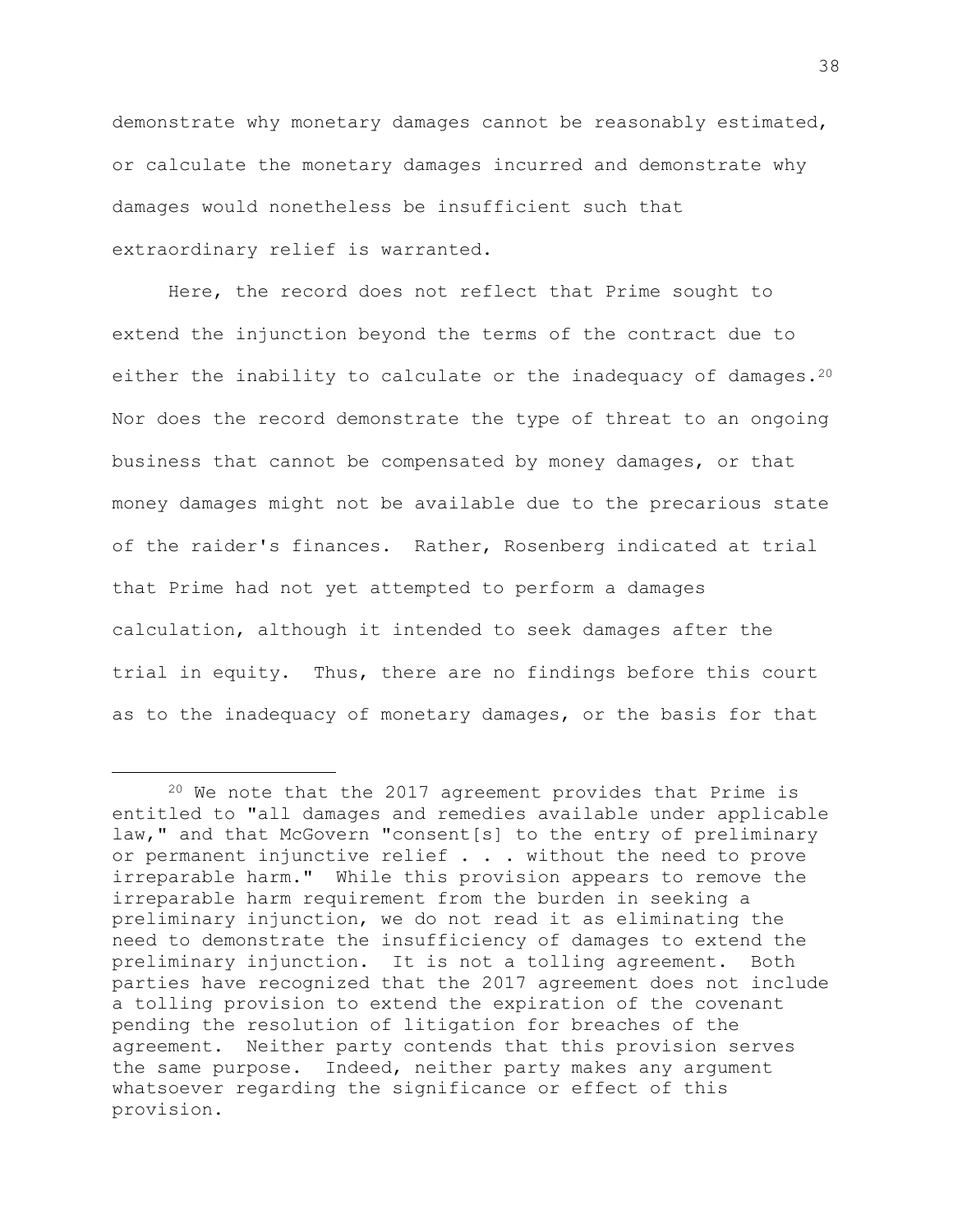inadequacy. Indeed, because the trial was limited to the merits of the plaintiffs' equitable claims, the trial judge explicitly avoided making any findings as to damages.

To be sure, "the task of quantifying the consequences of violating a noncompetition clause is a particularly difficult and elusive one." Kroeger, 13 Mass. App. Ct. at 322. Nonetheless, Rosenberg conceded at trial that "some" of the harm stemming from Casey's resignation and decision to work for McGovern could be quantified, although Prime had not yet made any effort to do so. Prime has also indicated that it valued the 2016 repurchase agreement's restrictive covenant at \$2 million. Although this is a difficult task, and one that must take place while the clock continues to tick on the time limit governed by the restrictive covenant, we conclude that it must still be undertaken prior to a court-ordered extension of the restriction.<sup>21</sup>

L,

Nor was there any other mutually assented to extension or stay of the restrictive covenant. Mutually assented to extensions have been deemed enforceable, as they present a different set of concerns from court-ordered extensions. See

<sup>&</sup>lt;sup>21</sup> As previously noted, this agreement contained no tolling provision. Prime was a sophisticated party represented by capable counsel, yet it did not insist on the inclusion of such a provision in the 2017 agreement. See EMC Corp. v. Arturi, 655 F.3d 75, 77 (1st Cir. 2011) ("Being forewarned, [the plaintiff] could have contracted . . . for tolling the term of the restriction during litigation, or for a period of restriction to commence upon preliminary finding of breach. But it did not").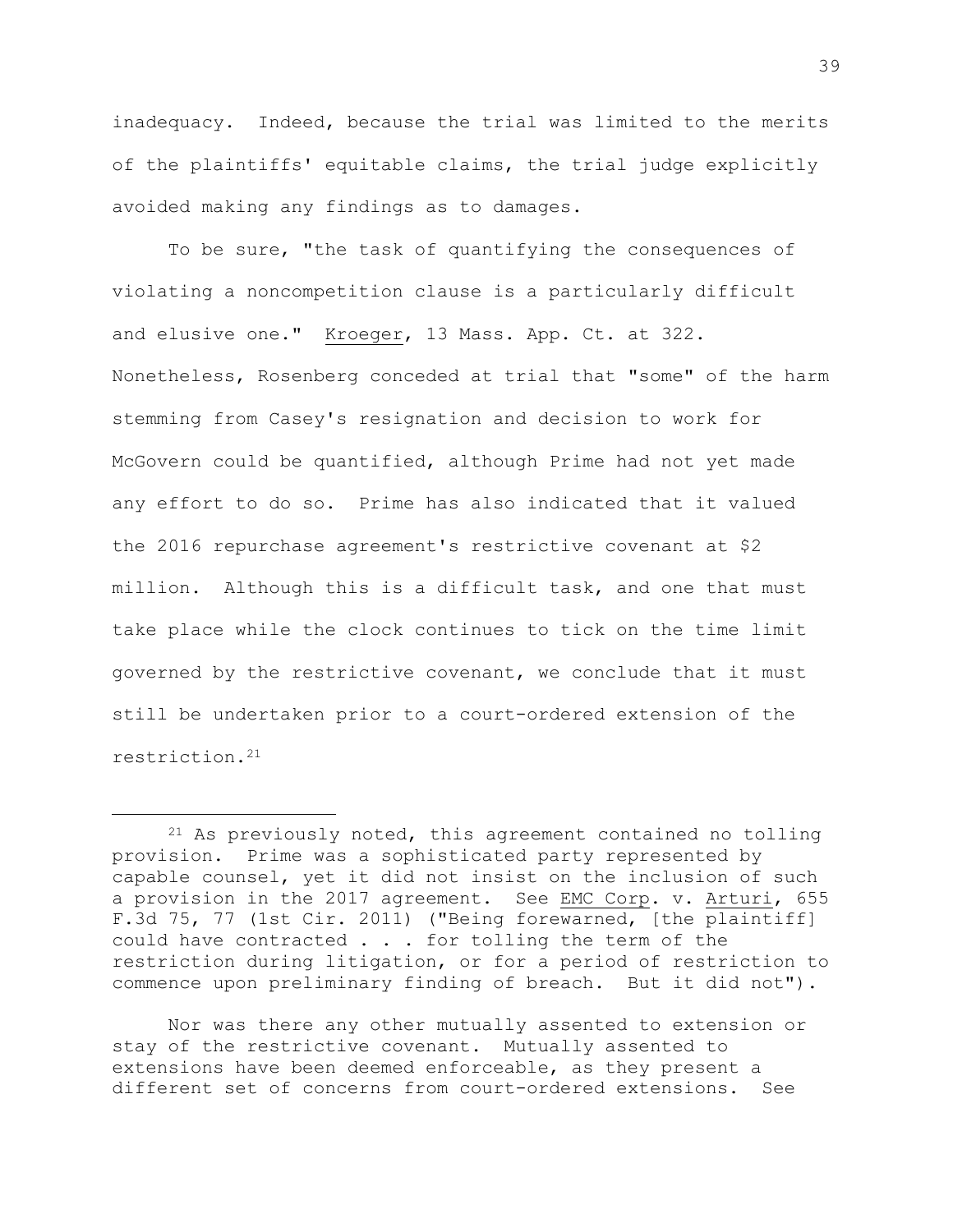We recognize that the trial judge extended the duration of the restrictive covenant in response to McGovern's misrepresentations to the court and his otherwise apparent disregard of the court's guidance on the first preliminary injunction motion. McGovern's sharp and slick business practices are undoubtedly deeply troubling,  $22$  but the judge must nevertheless first evaluate the adequacy of monetary damages before extending a restrictive covenant beyond the clear terms of the provision. There is no evidence in this record to indicate that money damages could not adequately compensate Prime for its lost employees or that McGovern's finances are so precarious that equitable relief must be accelerated. Accordingly, we conclude it was an abuse of discretion for the trial judge to extend the duration of the restrictive covenant

Middlesex Neurological Assocs., Inc., 3 Mass. App. Ct. at 127 n.1.

<sup>22</sup> We note that the same could be said for Rosenberg and Abram's conduct in trying to induce McGovern to sell his minority interest in Prime before a liquidity event. As discussed, Abram's company was the majority shareholder in a closely held corporation and thus owed a fiduciary duty "to deal with the minority with the utmost good faith and loyalty." Wilkes v. Springside Nursing Home, Inc., 370 Mass. 842, 850 (1976). Despite this, Abrams and Rosenberg went so far as to amend Prime's operating agreement to prevent McGovern from gaining access to the company's financial information or receiving a distribution of profits sufficient to cover his tax liabilities.